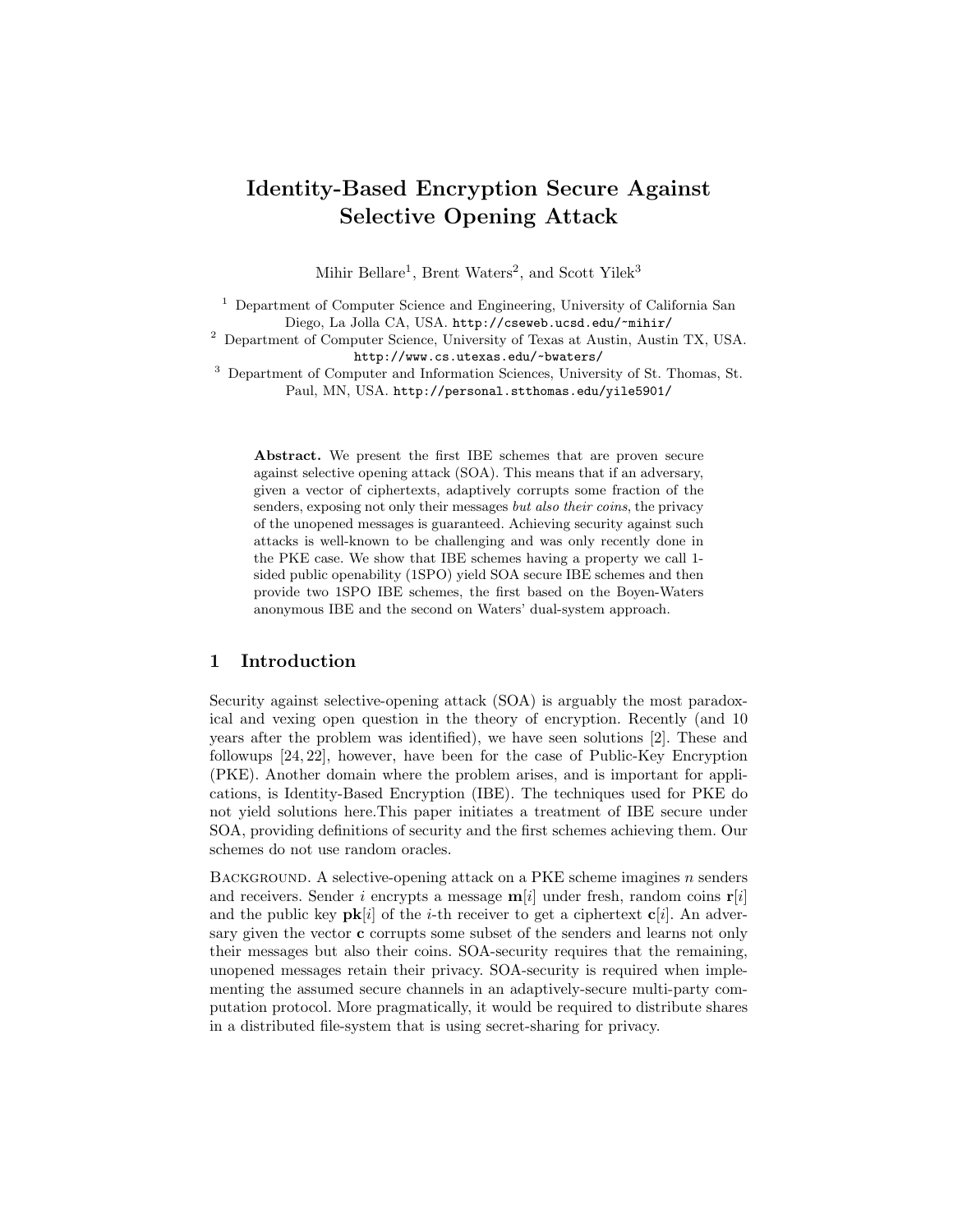IND-CPA and IND-CCA, widely-accepted as the "right" notions of encryption privacy, are not known to imply security under SOA. The difficulty of establishing SOA-security stems from the fact that the adversary gets the coins and also that the messages  $m[1], \ldots, m[n]$  may be related. Constructions of SOA secure schemes also remained elusive, the area colored by negative results for commitment schemes [21, 2, 28]. Finally, Bellare, Hofheinz, and Yilek (BHY) [2] showed a large class of encryption schemes, which they call *lossy* [2, 25, 30], are SOA secure. Schemes they show to be lossy include variants of El Gamal [27], the IND-CPA scheme built from lossy trapdoor functions by Peikert and Waters [31], and even the original Goldwasser-Micali encryption scheme [23]. Hemenway, Libert, Ostrovsky and Vergnaud [24] showed that re-randomizable encryption and statistically hiding, two-round oblivious transfer imply lossy encryption, yielding still more examples of SOA secure PKE schemes via the lossy-implies-SOAsecure connection of BHY. Fehr, Hofheinz, Kiltz, and Wee (FHKW) [22] use a deniable encryption [13] approach to achieve CC-SOA (Chosen-Ciphertext SOA) secure PKE.

SOA for IBE. We can adapt the SOA framework to IBE in a natural way. A vector id of adversarially-chosen target receiver identities replaces the vector **pk** of public receiver keys. Sender i encrypts message  $m[i]$  under coins r[i] for identity  $\mathbf{id}[i]$  to get a ciphertext  $\mathbf{c}[i]$ . As before the adversary, given c, corrupts a subset of the senders and learns their messages and coins, and SOA-security requires that the unopened messages are secure. At any time, the adversary can query Extract with any identity not in the vector id and obtain its decryption key.

There are two elements here, new compared to PKE, that will be central to the technical challenges in achieving the goal. The first is the Extract oracle, a feature of IBE security formalizations since the pioneering work of Boneh and Franklin [9], that allows the adversary to obtain the decryption key of any (nontarget) receiver of its choice. The second is that the target identities are chosen by the adversary. (We will achieve full, rather than selective-id security [15].)

IBE can conveniently replace PKE in applications such as those mentioned above, making its SOA-security important. Beyond this, we feel that determining whether SOA-secure IBE is possible is a question of both foundational and technical interest.

CONTRIBUTIONS IN BRIEF. We provide a simulation-based, semantic security formalization of SOA-secure IBE. (This means our results do not need to assume conditional re-samplability of message spaces, in contrast to some of the results of [2] for IND-style notions.) We provide a general paradigm to achieve SOA-secure IBE based on IBE schemes that are IND-CPA and have a property we call 1-Sided Public Openability (1SPO). We discuss why obtaining 1SPO IND-CPA IBE schemes without random oracles is not immediate and then illustrate two ways to do it. The first, adapting the anonymous IBE scheme of Boyen and Waters [12], yields a SOA-secure IBE scheme based on the DLIN (Decision Linear) assumption of [7]. The second, using the dual-system approach of [32],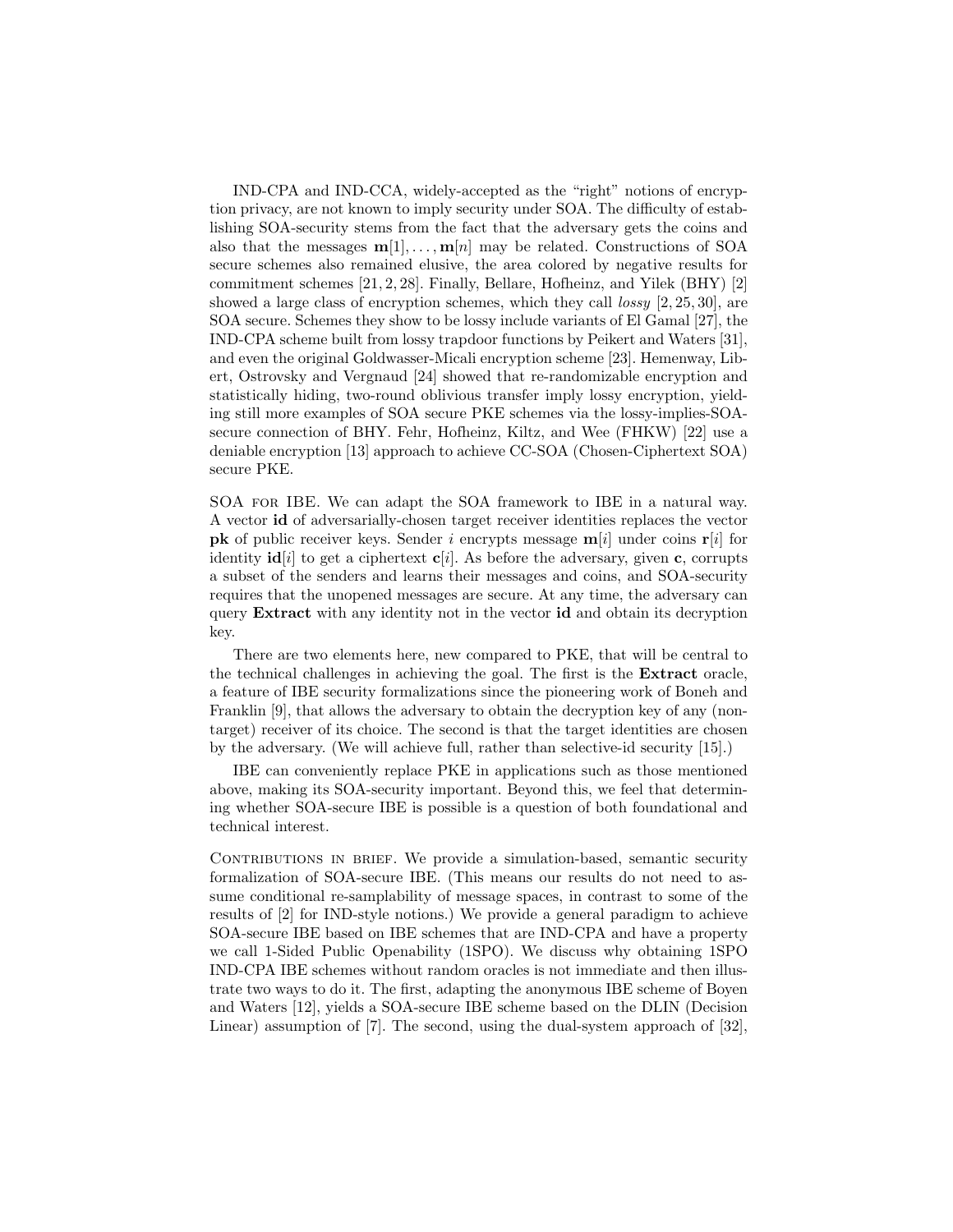|             |                                    |  |                            |  | $ \textbf{Scheme}  $ Pars $ $ Ctxt $ $ Keys $ $ Enc $ $ Dec $ $ F/S $ $ Assumption |
|-------------|------------------------------------|--|----------------------------|--|------------------------------------------------------------------------------------|
| LoR         | $\ n+6\ $ 5   5   5 exp   5 pr   F |  |                            |  | DLIN                                                                               |
| <b>BBoR</b> |                                    |  | 2 $ 2 \exp 2 \text{ pr} F$ |  | <b>GSD</b>                                                                         |

Fig. 1. Our 1SPO IND-CPA IBE schemes. These encrypt 1-bit messages. Bit-bybit encryption yields SOA-secure IBE schemes encrypting full messages. "Pars" is the size of the public parameters, "Ctxt" of the ciphertext and "Keys" of the decryption keys, all in group elements, with n the length of identities. (In practice  $n = 160$  by hashing identities.) "Enc" and "Dec" are the encryption and decryption costs with "exp" standing for an exponentiation or multi-exponentiation and "pr" for a pairing. "F/S" indicates whether we get Full or Selective-id security. "GSD" stands for the General Subgroup Decision assumption.

yields a SOA-secure IBE scheme in the Boneh-Boyen style [6] based on a subgroup decision assumption in composite order groups. Attributes of the schemes are summarized in Figure 1. We now expand on these contributions.

1SPO IBE implies SOA-secure IBE. There are fundamental obstacles to extending BHY's lossy-implies-SOA-secure approach, that worked for SOA-secure PKE, to the IBE setting. (Briefly, we cannot make the encryption undetectably lossy on all challenge identities because the adversary has an Extract oracle and we wish to achieve full, not selective-id [15] security.) Instead we return to ideas from non-committing [14] and deniable [13] encryption. We define IBE schemes that have a property we call *one-sided public openability* (1SPO) and is an IBE-analogue of a weak form of deniable PKE [13]. In short, an IBE scheme for 1-bit messages is 1SPO if it is possible, given the public parameters par, an identity id, and the encryption  $c$  of message 1 under par and id, to efficiently open the encryption, meaning find correctly-distributed randomness  $r$  such that encrypting a 1 using  $\text{par}, \text{id}, r$  results in the ciphertext c. We emphasize that this opening must be done without the aid of any secret information. Bit-by-bit encryption then results in a scheme that can encrypt long messages. We show in Theorem 1 that if the starting 1-bit 1SPO scheme is also IND-CPA secure then the constructed IBE scheme is SOA-secure. This reduces the task of obtaining SOA-secure IBE schemes to obtaining IND-CPA secure 1SPO schemes.

FHKY [22] develop a similar approach in the PKE setting. Their work and ours are concurrent and independent. (Both were submitted to Eurocrypt 2010 but only theirs was accepted.)

Finding 1SPO IBE schemes. Known Random Oracle (RO) model IBE schemes [9, 19] can be adapted to be 1SPO secure, yielding SOA-secure IBE in the RO model. Achieving it without ROs, however, turns out not to be straightforward. The natural approach, extending that used for PKE [13, 22], is to build IBE schemes that are what we call 1SIS (1-sided invertibly samplable). Here, encryp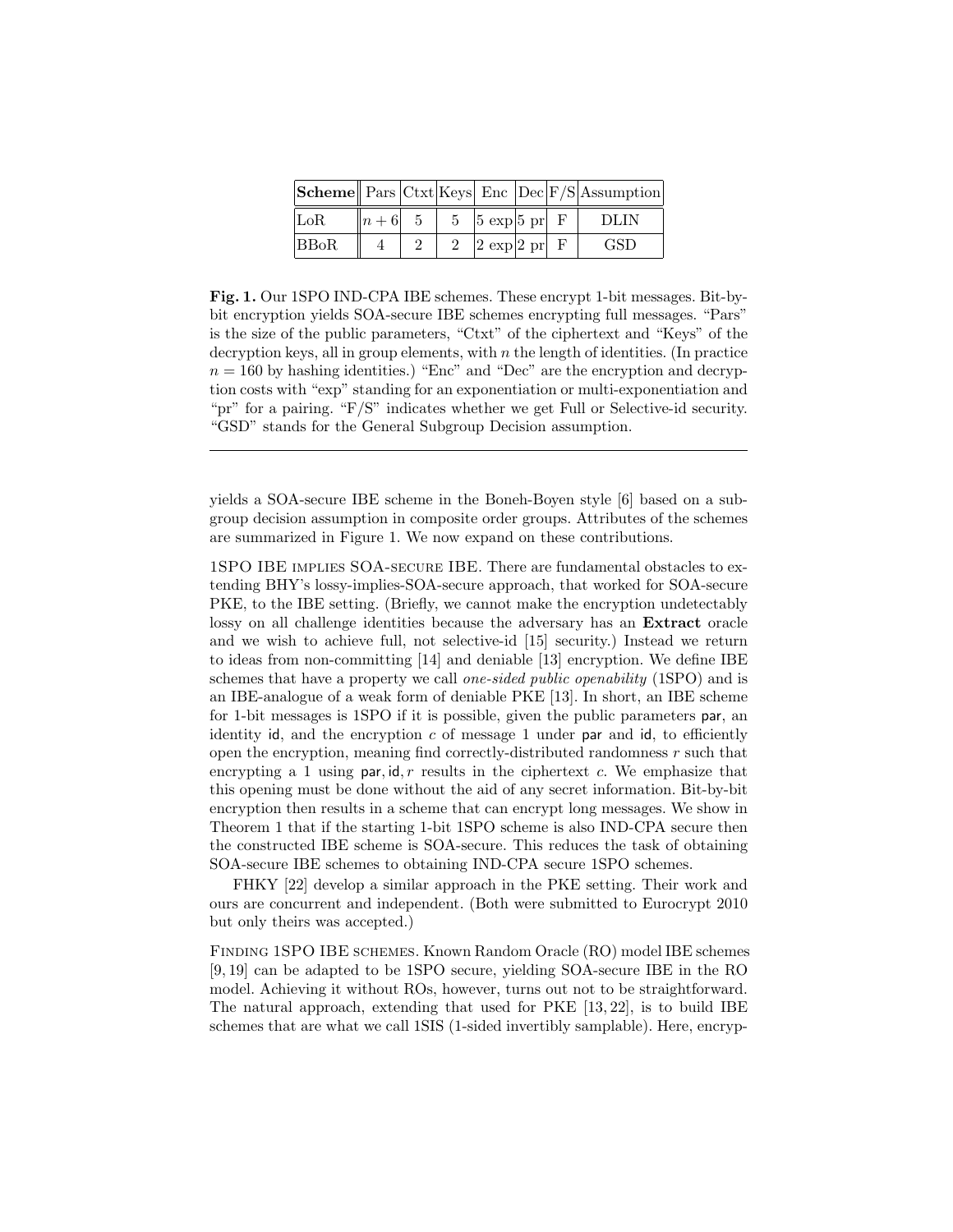tions of 0 to a certain identity would have a certain structure. This structure should be detectable with the secret key associated to the identity, but not without it, and thus not by an attacker. On the other hand, encryptions of 1 would be random, but in a special way, namely there is a public procedure that given an encryption  $c$  of a 1 can compute randomness (coins) under which the encryption algorithm applied to 1 would produce c. Any such scheme is 1SPO. The challenge that emerges is to find 1SIS IND-CPA IBE schemes. Existing IBE schemes do not have the property, and nor do direct adaptations work. The Boneh-Boyen approach [6] is probably the most widely used in IBE design. (Waters' IBE scheme [33] is one instance.) However, ciphertexts in BB-schemes contain group elements that obey relations an attacker can test and thus cannot be undetectably replaced with random group elements. We will obtain our first solution by a different approach. Then, however, we will go back to show how the dual-system approach can be used to make a BB-style scheme work if we use composite order groups.

The linear scheme. In our "Linear or Random" (LoR) scheme, an encryption of 0 to a given identity, id, is done using (a modification of) the Boyen-Waters (BW) encryption algorithm [12]. This output of the encryption will be five group elements that share a certain structure that is only detectable to a user with the private key for id. To encrypt a 1 we simply choose five random group elements. This, however, must be done using what we call a publicly invertible process (see below). The main feature of this encryption scheme is that an encryption of 0 can always be claimed as just five random group elements, and thus as an encryption of 1. This reveals why we choose to build of the BW anonymous IBE scheme as opposed to other simpler IBE systems without random oracles. The main feature of the BW ciphertexts is that they have no detectable structure from an attacker that does not have a private key for id. In contrast, in BB-style IBE systems [6, 33] the attacker can test for structure between two group elements in well formed ciphertexts. Therefore we cannot create a secure encryption system simply by replacing these with random group elements.

We prove LoR is 1SPO directly. We must also, however, prove it is IND-CPA. We adapt techniques from [12, 3] to do this under the DLIN assumption. The proof technique of [3] allows us to avoid Waters' artificial abort step [33] thereby resulting in a more efficient reduction.

The dual-system scheme. Waters introduced a new approach to IBE called the dual system approach in which both the challenge ciphertext and keys are replaced in the proof by "semi-functional" versions [32]. We adapt this approach to get a 1SIS (and thus 1SPO) IND-CPA IBE scheme and thus a SOA-secure IBE scheme. An interesting feature of the scheme is that ciphertexts have a BBform, showing that the dual-system approach can surmount the above-mentioned difficulties in making BB-style systems 1SIS. We accordingly call the scheme BBoR (BB or Random). In addition this is interesting because it illustrates a quite different technique and yields a scheme based on a different assumption (subgroup decision in a composite group, not known to imply or be implied by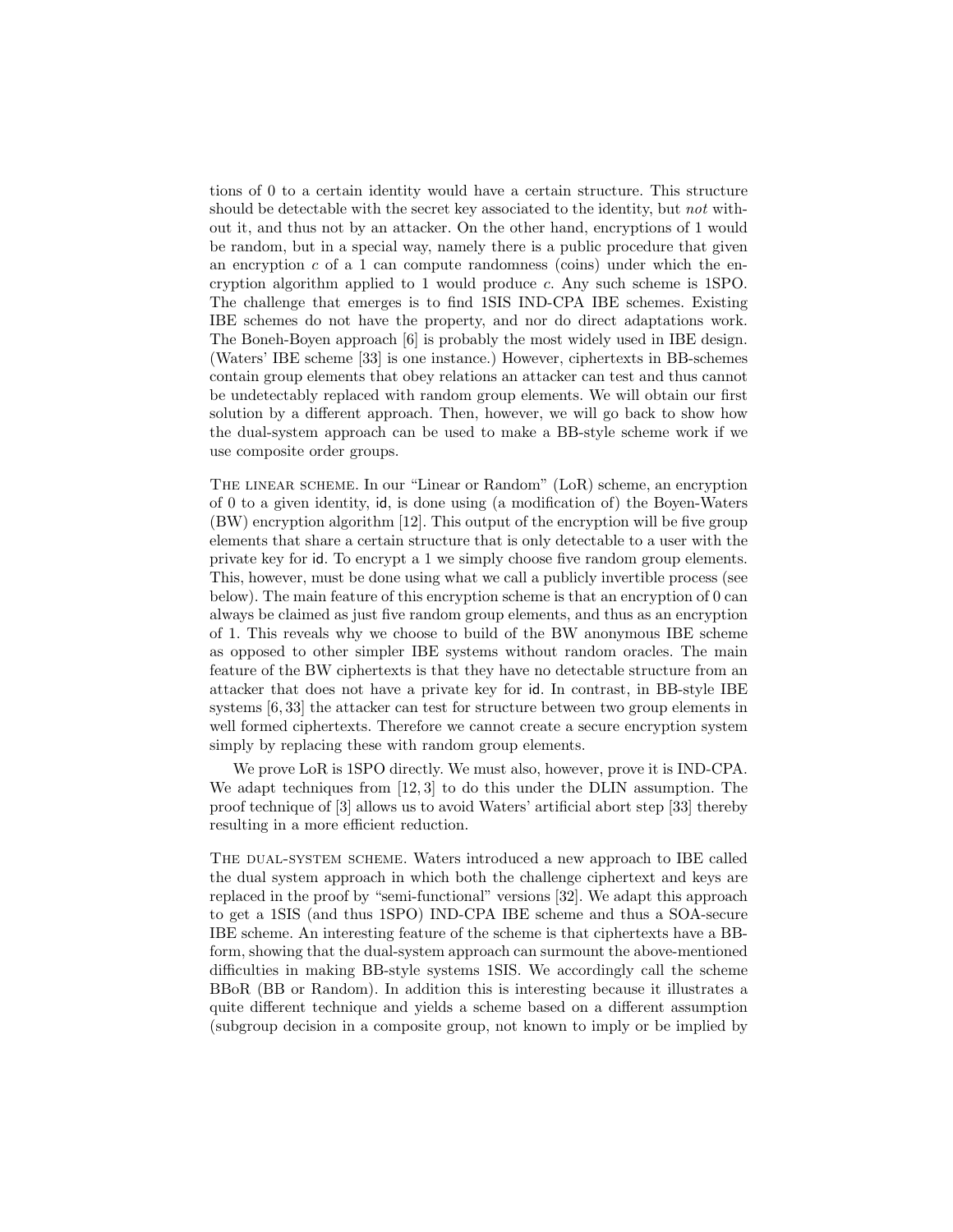DLIN in a prime-order group). As Figure 1 shows, the main pragmatic difference compared to LoR is short public parameters. (Those of LoR are long due to the Waters' hash function [33] which is required to get full security.) Others costs have dropped as well (from 5 to 2) but the group is larger so a closer analysis would be needed to determine whether this translates to actual efficiency gains.

Our starting points are the dual-system based Lewko-Waters (LW) IBE scheme [26] and its anonymous extension by De Caro, Iovino and Persiano (DIP) [17]. We modify these to get a 1SIS scheme where an encryption of a 0 is BB-ciphertext but in a subgroup while an encryption of a 1 is a pair of random points in the full group. While extending these schemes we manage simultaneously to make the assumptions simpler, more natural and fewer. Specifically, all these schemes rely on a pairing e:  $\mathbb{G} \times \mathbb{G} \to \mathbb{G}_T$  where  $\mathbb{G}, \mathbb{G}_T$  have composite order  $N$ . LW make three different assumptions (numbered 1,2,3), the first two being about subgroup decision in G and the third in  $\mathbb{G}_T$ . DIP also make three assumptions, with the third being quite ad hoc and tailored to the scheme. We eliminate the third assumption in both cases and unify the rest, formulating what we call the general subgroup decision assumption, which is only in  $\mathbb{G}$ , and basing the proof solely on this single assumption.

Publicly invertible sampling. We have said that encryptions of a 1 in our 1SIS schemes are random group elements. This, however, is not enough. They have to be invertibly sampled. As we explained above, this means there is a public procedure that given an encryption  $c$  of a 1 can compute randomness (coins) under which the encryption algorithm applied to 1 would produce c. To illustrate the subtleties of the notion, consider a scheme in which the encryption c of a 1 is computed by picking an exponent x at random and returning  $g^x$ where g is a generator of a group  $\mathbb{G}$ . Although the ciphertext is random, this is not invertibly samplable since we cannot recover  $x$  from  $c$ . Instead, a ciphertext must be sampled "directly" as  $c \leftarrow \mathcal{G}$ . The difficulty is that whether or not this is possible depends on the group. In the PKE case, it is possible to stay within simple groups such as  $\mathbb{Z}_p^*$  for prime p, where such sampling is easy. (Pick a a random integer in the range  $1, \ldots, p-1$ .) In our case, however,  $\mathbb{G}$  is a complex group, namely a subgroup of the points on an elliptic curve. We show how to sample invertibly nonetheless, relying on the structure of the elliptic curve groups in question. Specifically, we modify some methods used to implement the hash function of the BLS signature scheme [11].

Extensions and open problems. After seeing a preliminary version of our work, Peikert [29] has said that the lattice-based IBE schemes of [18, 1] adapt to yield 1SPO schemes, whence, by our results, SOA-secure IBE. One interesting direction for further work is to define SOA-secure HIBE and then extend our schemes (the second in particular) as well as the lattice ones to achieve it. Another direction is to define deniable IBE and then fuse our approaches with those of [13] to achieve it. We remark that even given SOA-secure HIBE, we do not directly achieve CC-SOA (Chosen-ciphertext SOA) secure IBE because the BCHK transform [8] does not work in the SOA setting. (The problem is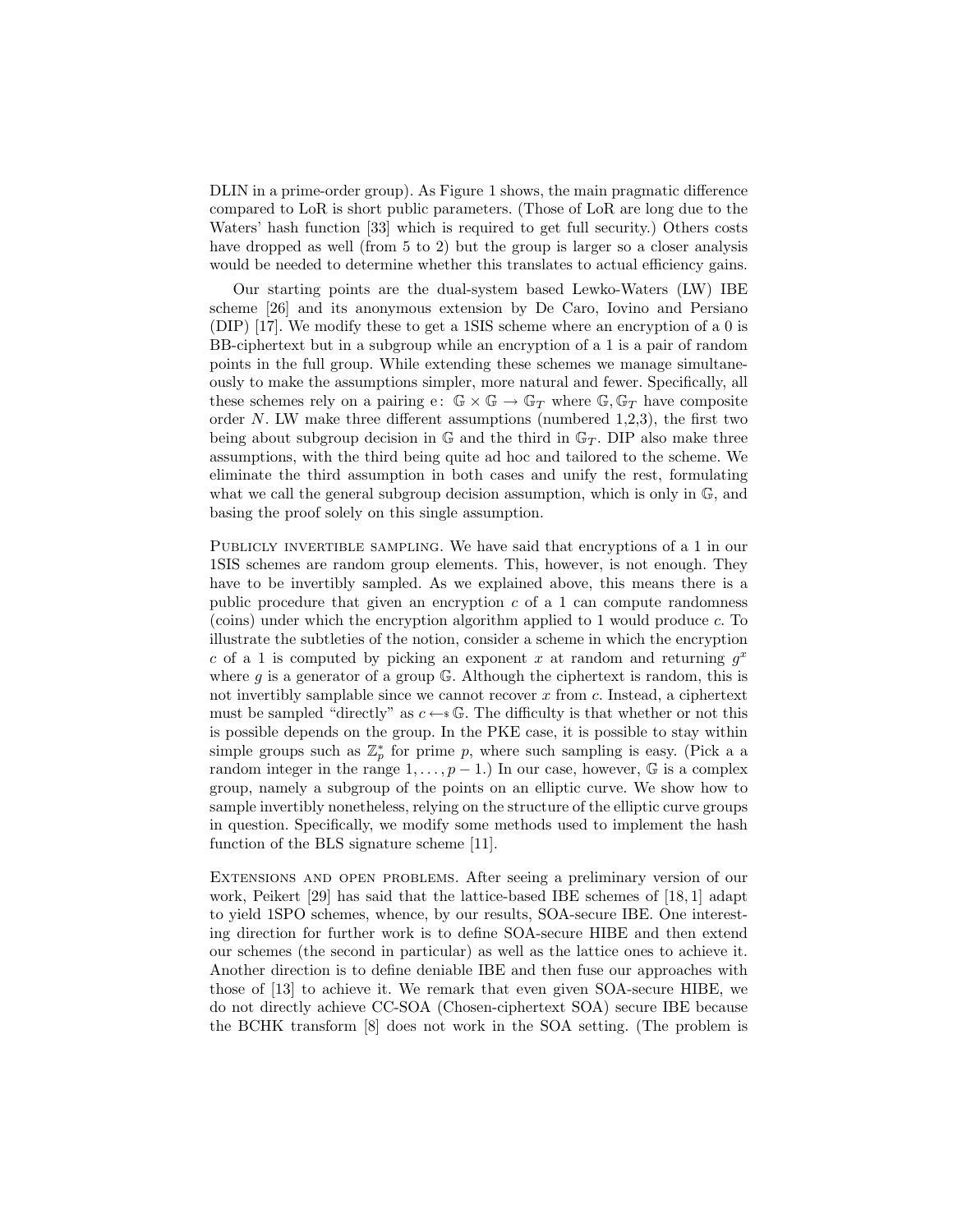opening the randomness used in creating the one-time-signature key.) Achieving CC-SOA secure IBE is another interesting open question.

Related work. Canetti, Feige, Goldreich and Naor [14] introduced non committing encryption (NCE) to achieve adaptively secure multi-party computation in the computational (as opposed to secure channels) setting without erasures. In their treatment, NCE is an interactive protocol, and their definition of security is in the MPC framework. The model allows corruption of both senders and receivers. They show how to achieve NCE but, viewed as a public-key system, they would have keys larger than the total number of message bits that may be securely encrypted. Damgård and Nielsen [20] introduced more efficient schemes but this restriction remained, and Nielsen [28] showed it was necessary. With partial erasures, more efficient solutions were provided by Canetti, Halevi and Katz [16].

Dwork, Naor, Reingold and Stockmeyer [21] extracted out a stand-alone notion of commitment secure against selective opening defined directly by a game rather than via the MPC framework. Corruptions allow the adversary to obtain the committer's coins along with its message. This was adapted to public-key encryption in [2], who focused on sender (as opposed to receiver) corruptions and were then able to obtain solutions based on lossy encryption.

Canetti, Dwork, Naor and Ostrovsky [13] introduced deniable encryption, where a sender may open a ciphertext to an arbitrary message by providing coins produced by a faking algorithm. The authors explain that this is stronger than NCE because in the latter only a simulator can open in this way. A weak form of their requirement is that encryptions of 1 can be opened as encryptions of 0 even if not vice versa. 1SPO IBE is an IBE analogue of this notion.

SENDER VERSUS RECEIVER CORRUPTIONS. We clarify that our model and results are for adaptive sender corruptions, not adaptive receiver corruptions. (The latter would correspond to being allowed to query to Extract identities in the challenge vector id.) Security against adaptive receiver corruptions seems out of reach of current techniques for PKE let alone for IBE. (Without either erasures or keys as long as the total number of messages bits ever encrypted.) We do allow receiver corruptions via the Extract oracle but these are non-adaptive. We view this as retaining (meaning neither weakening nor strengthening) the guarantees against receiver corruption already provided by the basic definition of IND-CPA-secure IBE [9]. Our notion, security against adaptive sender and non-adaptive receiver corruptions, is still very strong.

#### 2 Preliminaries

NOTATION. We use boldface to denote vectors, i.e., **. For vector**  $**m**$ **, we let** |m| denote the number of components in the vector. When  $m[i] \in \{0,1\}^*$ , we denote by  $\mathbf{m}[i][j]$  the *j*th bit of the *i*th component of **m**, i.e., the *j*th bit of  $\mathbf{m}[i]$ . On the other hand, when  $c[i]$  is a sequence, we let  $c[i][j]$  denote the jth value in the sequence  $\mathbf{c}[i]$ . We sometimes abuse notation and treat vectors as sets.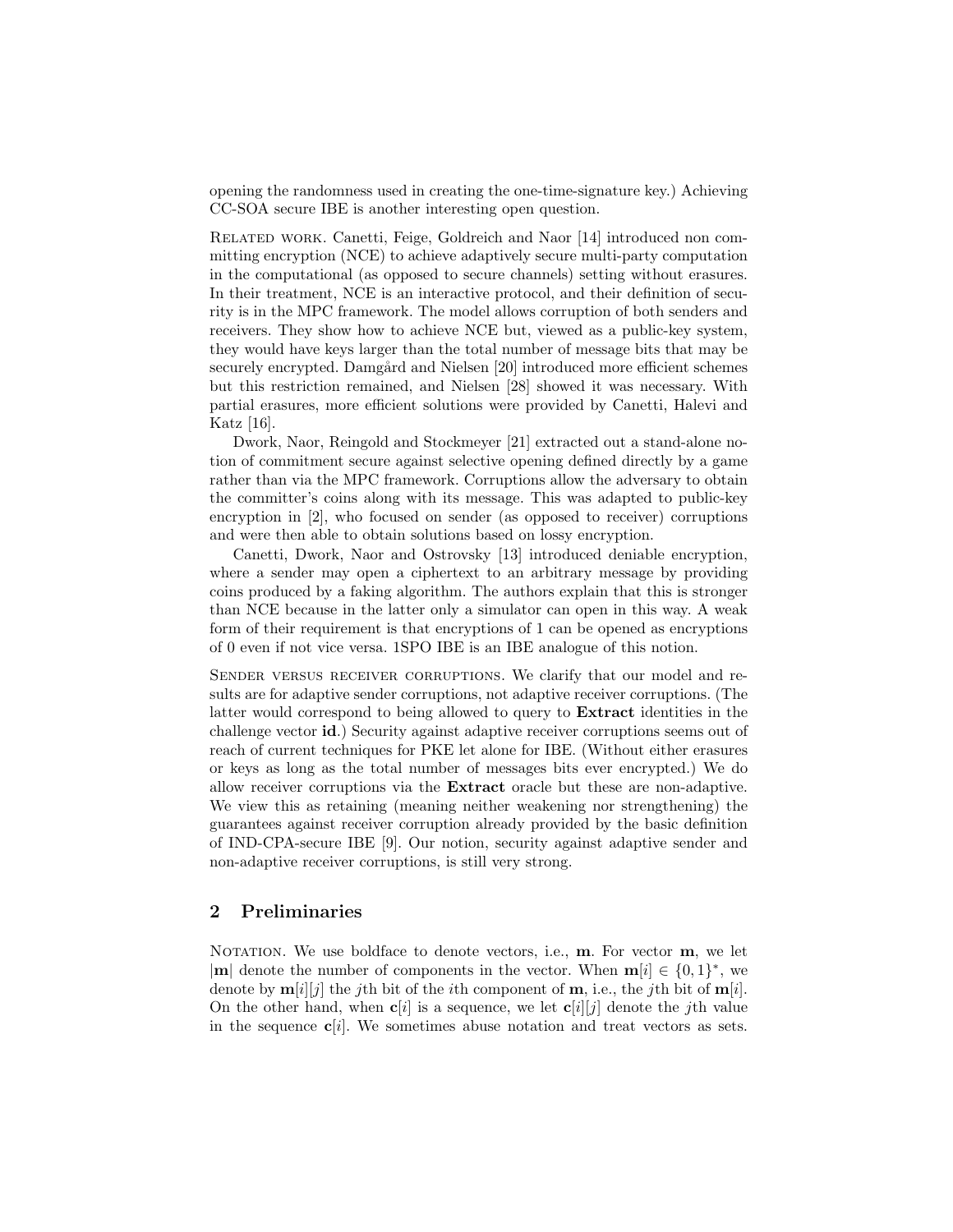Specifically, if S is a set we may write  $S \cup \mathbf{m}$  to denote  $S \cup \{\mathbf{m}[1]\} \cup \{\mathbf{m}[2]\} \ldots$ If two adversaries  $A$  and  $B$  have access to different oracles with the same name (e.g., NewMesg) we sometimes write  $\text{NewMessage}_B$  to mean  $\mathcal{B}'$ 's version of the oracle. For  $n \in \mathbb{N}$  we denote by [n] the set  $\{1, \ldots, n\}$ .

We fix pairing parameters  $\mathsf{GP} = (\mathbb{G}, \mathbb{G}_T, p, e)$  where  $\mathbb{G}, \mathbb{G}_T$  are groups of order prime p and the map  $e : \mathbb{G} \times \mathbb{G} \to \mathbb{G}$  is an efficiently computable non-degenerate bilinear map. We let  $T_{\text{exp}}(\mathbb{G})$  be the time to compute an exponentiation in the group  $\mathbb{G}$ . We let  $\mathsf{T}_{op}(\mathbb{G})$  be the time to compute a group operation in  $\mathbb{G}$ . For any group  $\mathbb{G}$ , let  $\mathbb{G}^*$  denote the generators of  $\mathbb{G}$ .

Code-Based Games. We use code based games [4] for our security definitions. A game consists of numerous procedures including an Initialize procedure and a **Finalize** procedure. When an adversary  $A$  executes with the game, the Initialize procedure is executed first and its outputs are the initial inputs to adversary  $A$ . Then  $A$  executes and its oracle queries are answered by the corresponding procedures of the game. When the adversary halts with some final output, this output is given as input to the Finalize procedure. The output of the Finalize procedure is then considered the output of the game. We let  $G^{\mathcal{A}} \Rightarrow y$  be the event that game G, when executed with adversary A, has output y. We abbreviate " $G^{\mathcal{A}} \Rightarrow$  true" by " $G^{\mathcal{A}}$ ". The running time of the adversary while playing the game is considered to be the running time of the adversary while playing the game plus the time to execute all of the game procedures during the execution.

Randomized Algorithms and Sampling from Groups. We have to model randomized algorithms carefully and in a particular way to define invertible sampling. We assume that all algorithms have access to a RNG Rand that is the only source of randomness in the system. On input a positive integer  $n$ , function Rand returns a value uniformly distributed in  $\mathbb{Z}_n$ . We stress that Rand is not viewed as having an underlying source of coins in the form of bits as in complexity-theoretic/Turing machine models. Rather, its operation is atomic and its outputs are the coins.

When we write  $a \leftarrow \mathcal{S}$  we mean that we run  $i \leftarrow \mathcal{S}$  Rand $(p)$ , where  $p = |\mathbb{G}|$ , and let  $a = g^i$  where g is a generator of G. However, we also want to use publicly reversible sampling. A publicly reversible (PR) sampler Samp takes no input and, via access to Rand, outputs a point in G or the failure symbol ⊥. It has sampling failure probability  $\zeta$  if the probability that it outputs  $\bot$  is at most  $\zeta$ . We require that  $Pr[a' = a | a' \neq \perp] = 1/|\mathbb{G}|$  for all  $a \in \mathbb{G}$ , where the probability is over  $a' \leftarrow s$  Samp.

If  $(r_1, \ldots, r_s)$  is a sequence of non-negative integers, we let  $\mathsf{Samp}[r_1, \ldots, r_s]$ be the result of running Samp with Rand replaced by the subroutine that returns  $r_i$  in response to the *i*-th query made to it, for  $1 \leq i \leq s$ . We require that there is an algorithm  $\textsf{Samp}^{-1}$  which on input  $a \in \mathbb{G}$  outputs a sequence  $(r_1, \ldots, r_s)$  such that  $\mathsf{Samp}[r_1,\ldots,r_s] = a$ . ( $\mathsf{Samp}^{-1}$ , as with any other algorithm, has access to Rand.) Samp<sup>-1</sup> also might fail (and output  $\perp$ ). We call this the reverse sampling failure probability and denote it with  $\theta$ .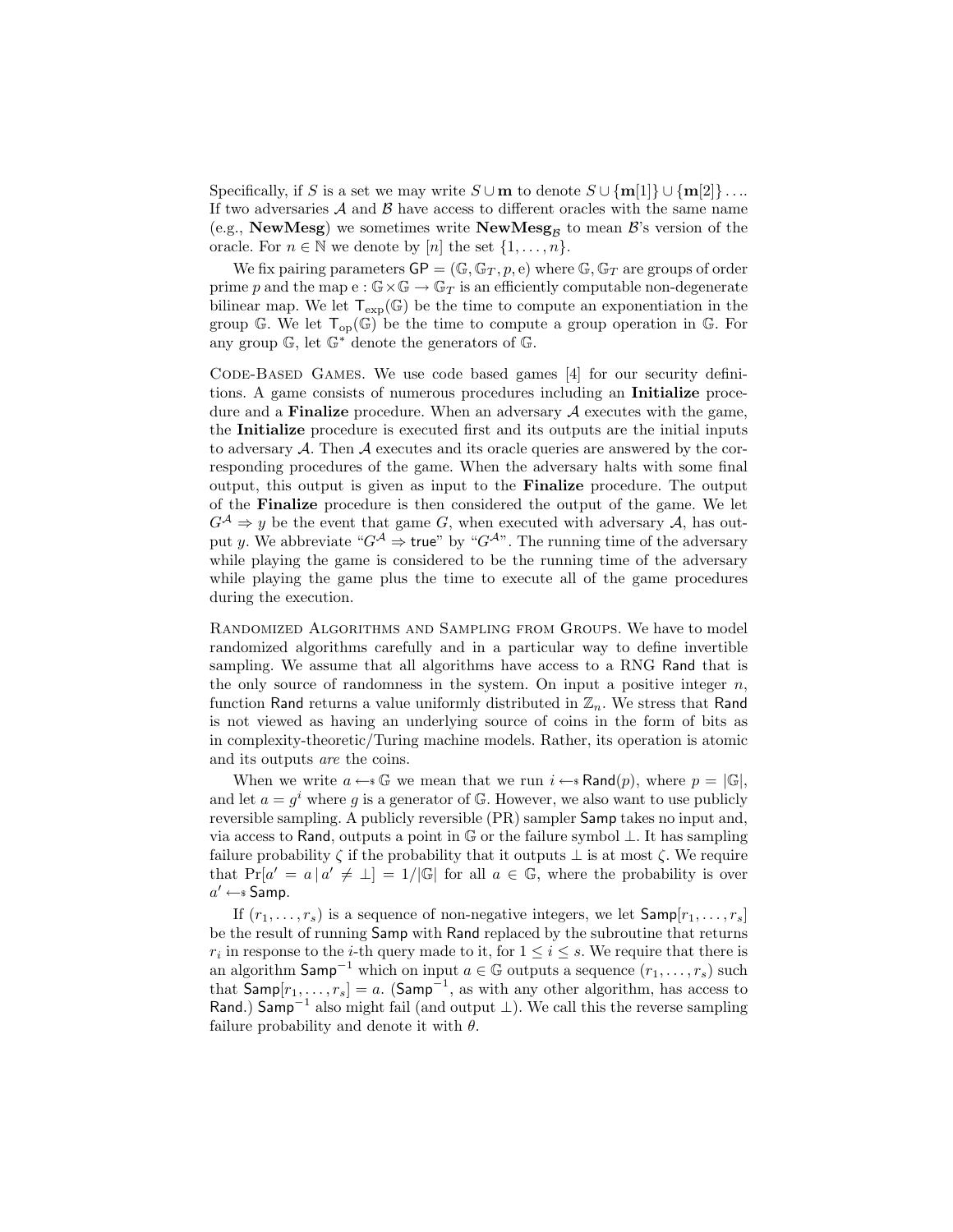Identity-Based Encryption. An Identity-based encryption scheme (IBE) is a tuple of algorithms  $\Pi = (Pg, Kg, Enc, Dec)$  with identity space IdSp, message space MsgSp, and the following properties. The parameter generation algorithm Pg takes no input and outputs a public parameter string par and a master secret key msk. The identity key generation algorithm Kg takes as input the public parameter string par, the master secret key msk, and an identity id, and outputs a secret key sk for identity id. The encryption algorithm Enc takes as input the public parameters par, an identity id, and a message  $M$ , and outputs a ciphertext C. Lastly, the decryption algorithm Dec takes as input the public parameters  $\mathsf{par},$  an identity secret key sk, and a ciphertext C, and outputs either a message M or a failure symbol  $\perp$ . We say that an IBE scheme has completeness error  $\epsilon$  if the probability that Dec(par, sk, id, Enc(par, id, M)) = M is > 1 –  $\epsilon$  for all id ∈ IdSp, all  $M \in \text{MsgSp},$  all (par, msk) ∈ [Pg], and all  $sk \in [Kg(par, msk, id)]$ , where the probability is taken over the coins used in encryption.

A one-bit IBE scheme  $\Pi = (Pg, Kg, Enc, Dec)$  is one with  $MsgSp = \{0, 1\},$ while an  $\ell$ -bit IBE scheme has  $\mathsf{MsgSp} = \{0,1\}^{\ell}$ . We will build  $\ell$ -bit IBE schemes from one-bit IBE schemes as follows. Given one-bit IBE scheme  $\Pi$  as above, let  $\Pi^{\ell} = (Pg^{\ell}, Kg^{\ell}, Enc^{\ell}, Dec^{\ell})$  be an  $\ell$ -bit IBE scheme defined as follows: parameter and key generation are unchanged, i.e.,  $Pg^{\ell} = Pg$  and  $Kg^{\ell} = Kg$ . The encryption algorithm  $\mathsf{Enc}^{\ell}$ , on input par, id,  $M \in \{0,1\}^{\ell}$ , outputs  $\mathsf{Enc}(\mathsf{par}, \mathsf{id}, M[1]) \parallel \ldots$  $\parallel$  Enc(par, id,  $M[\ell]$ ), where  $M[i]$  is the *i*th bit of M. In other words, encryption encrypts each bit separately and concatenates the resulting ciphertexts. Decryption works in the obvious way: decrypt each ciphertext component separately to learn individual bits. It is easy to see that if  $\Pi$  has  $\epsilon$  completeness error, then the resulting  $\ell$ -bit scheme has completeness error at most  $\ell \cdot \epsilon$ .

The standard notion of security for IBE schemes is indistinguishability under chosen plaintext attack (IND-CPA) [9]. We define the IND-CPA advantage of an IND-CPA adversary A against IBE scheme  $\Pi$  to be  $\mathbf{Adv}_{\Pi}^{\text{ind-cpa}}(A) = 2$ .  $Pr\left[\text{INDCPA}_{II}^{A} \Rightarrow \text{true}\right] - 1$ , where game INDCPA can be found in Figure 2. An IND-CPA adversary interacts with game INDCPA, querying LR only once and on an identity id<sup>\*</sup> ∈ IdSp that is never queried to **Extract** and on equal length messages  $M_0, M_1 \in \mathsf{MsgSp}$ . We note that adversaries may query the same identity id to Extract multiple times, since key generation is randomized.

We associate to encryption algorithm  $\mathsf{Enc}$  the set  $\mathsf{Coins}(\mathsf{par}, m)$ . This is the set from which  $Enc$  draws its coins when encrypting message m using parameters par. Similarly, we let Coins(par, id, c, 1) be the set of coins  $\{r \mid c = \text{Enc}(\text{par}, \text{id}, 1; r)\}.$ 

### 3 Security against Selective Opening Attacks

In this section we formalize SOA security for IBE, closely following the formalizations from [2]. Before proceeding, we need two definitions. A  $(k, \ell)$ -message sampler is a randomized algorithm M that on input string  $\alpha \in \{0,1\}^*$  outputs a vector of messages **m** such that  $|\mathbf{m}| = k$  and each  $\mathbf{m}[i] \in \{0,1\}^{\ell}$ . A relation R is any randomized algorithm that outputs a single bit.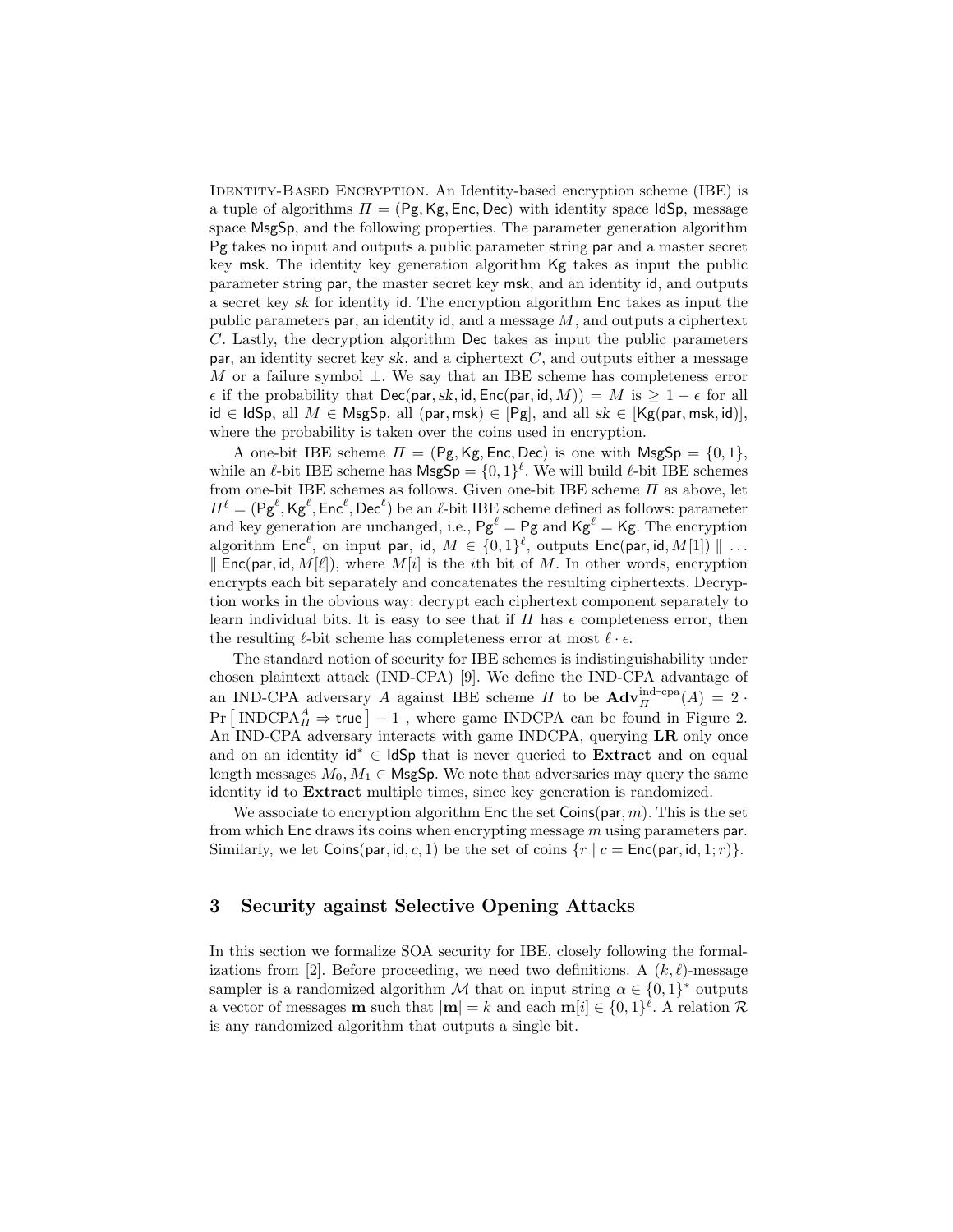| proc. Initialize:<br>$(\textsf{par}, \textsf{msk}) \leftarrow \{ \textsf{pg} \; ; \; b \leftarrow \{ 0,1 \} \}$ | <b>proc.</b> LR(id, $M_0, M_1$ ): INDCPA $_{\Pi}$<br>Return Enc(par, id, $M_b$ ) |  |
|-----------------------------------------------------------------------------------------------------------------|----------------------------------------------------------------------------------|--|
| Return par                                                                                                      | proc. Finalize $(b')$ :                                                          |  |
| proc. Extract(id):<br>Return Kg (par, msk, id)                                                                  | Return $(b = b')$                                                                |  |

Fig. 2. The IBE IND-CPA Game

An soa-adversary is one that runs with game REAL making one query to NewMesg before making one query to Corrupt; it may make one or more queries to Extract at any time during the game. An soa-simulator is an adversary that runs with game SIM, makes one query to NewMesg and later makes one query to Corrupt. It makes no Extract queries. We define the soa-advantage of soa-adversary  $A$  against an IBE scheme  $\Pi$  with respect to a  $(k, l)$ -message sampler M, relation R, and soa-simulator S as

 $\mathbf{Adv}_{\Pi,k,\mathcal{S},\mathcal{M},\mathcal{R}}^{\text{soa}}(\mathcal{A}) = \Pr \left[ \text{ REAL}_{\Pi,k,\mathcal{M},\mathcal{R}}^{\mathcal{A}} \Rightarrow 1 \right] - \Pr \left[ \text{SIM}_{\Pi,k,\mathcal{M},\mathcal{R}}^{\mathcal{S}} \Rightarrow 1 \right] .$ 

Discussion. In game REAL (shown in Figure 3), the Initialize procedure runs the parameter generation algorithm and returns the scheme parameters to the adversary. The adversary then runs with oracles NewMesg, Corrupt, and Extract. The adversary may never query an identity to Extract that appears in a query to NewMesg.

The adversary may query the **NewMesg** oracle once with a vector of identities id and a string  $\alpha$  that is meant to capture state to pass on to the message sampler. Procedure **NewMesg**, on input id and  $\alpha$ , samples a vector of messages from the message sampling algorithm  $\mathcal M$  and encrypts the entire vector using independent coins to the identities specified in **id**. This means that the *i*th component of the resulting ciphertext vector **c** is  $Enc(px, id[i], m[i]; r[i])$ , the encryption of the *i*th message to the *i*th identity with the *i*th coins.

After querying the **NewMesg** oracle, the adversary may make one query to **Corrupt** with a set of indices  $I \subseteq [k]$ . These indices specify which ciphertexts from the vector c returned by NewMesg the adversary would like opened. The Corrupt procedure returns the messages and randomness used in NewMesg corresponding to indices in  $I$ . Additionally, at any time the adversary may query the Extract oracle on an identity of its choice and learn a secret key for that identity. We do not allow the adversary to query Extract on any identity appearing in the vector id queried to NewMesg.

Finally, the adversary halts with output out and the output of the game is the relation  $\mathcal R$  applied to the message vector  $\mathbf m$ , the set of challenge IDs ChID, the corrupt set  $I$ , and the output out.

In game SIM (shown in Figure 4), the Initialize procedure does nothing and returns ⊥ to the simulator. The simulator then runs with two oracles, NewMesg and Corrupt. On input an identity vector id and a string  $\alpha$ , oracle NewMesg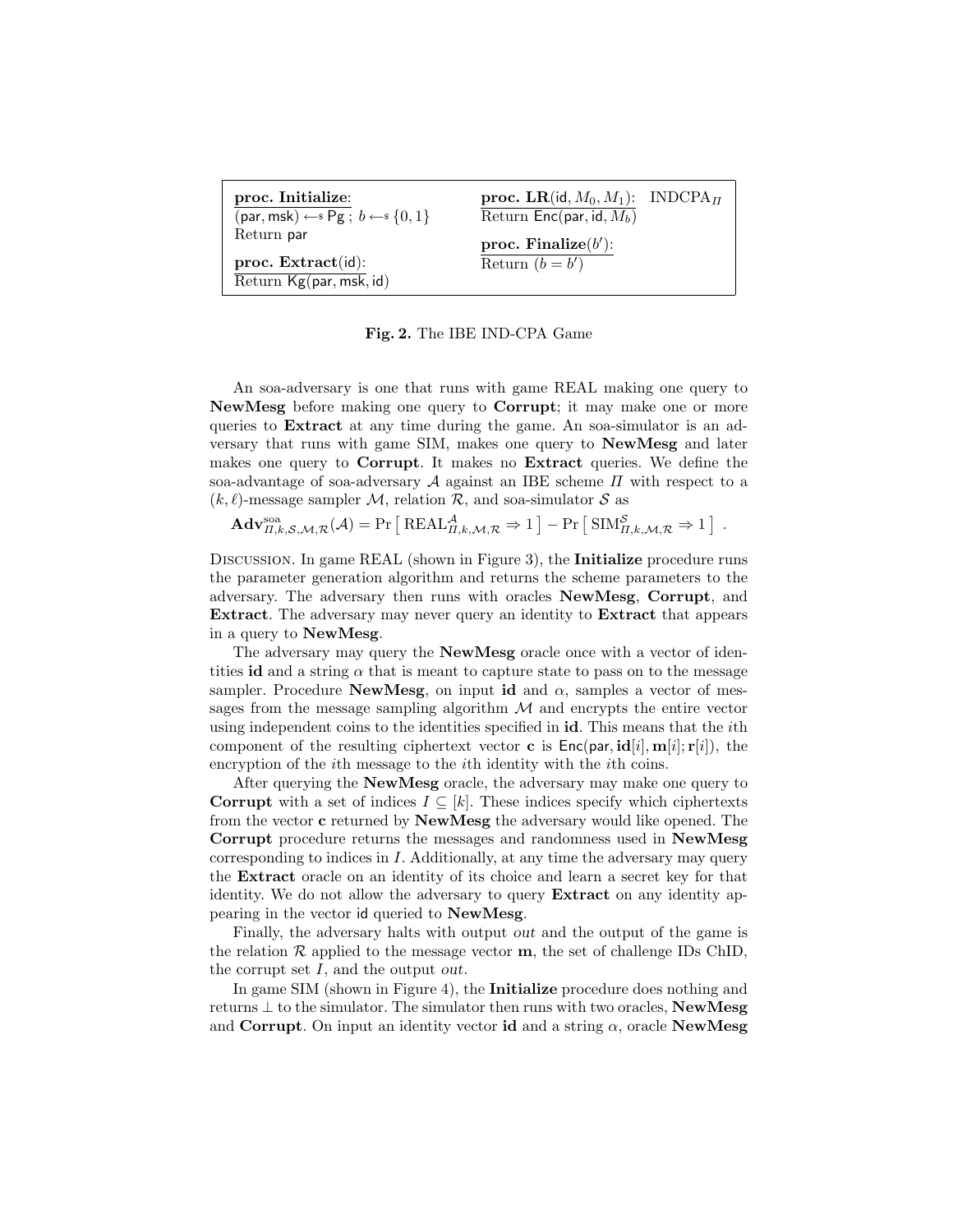| proc. Initialize:<br>$(\text{par}, \text{msk}) \leftarrow s \text{Pg}$<br>Return par                                                                                              | proc. Extract(id):<br>If $id \in ChID$ then return $\perp$<br>$ExID \leftarrow ExID \cup \{id\}$ |
|-----------------------------------------------------------------------------------------------------------------------------------------------------------------------------------|--------------------------------------------------------------------------------------------------|
| proc. NewMesg(id, $\alpha$ ):<br>If $\mathbf{id} \cap \mathrm{ExID} \neq \emptyset$ then return $\perp$                                                                           | $sk \leftarrow$ Kg(par, msk, id)<br>Return sk                                                    |
| ChID $\leftarrow$ ChID $\cup$ <b>id</b> ; $\mathbf{m} \leftarrow \infty \mathcal{M}(\alpha)$                                                                                      | proc. Corrupt $(I)$ :                                                                            |
| For $i$ in 1 to $k$                                                                                                                                                               | Return $\mathbf{r}[I], \, \mathbf{m}[I]$                                                         |
| $\mathbf{r}[i] \leftarrow \infty$ Coins(par, $\mathbf{m}[i]$ )<br>$\mathbf{c}[i] \leftarrow \mathsf{Enc}(\mathsf{par}, \mathbf{id}[i], \mathbf{m}[i]; \mathbf{r}[i])$<br>Return c | proc. Finalize $(out)$ :<br>Return $\mathcal{R}(\mathbf{m},\text{ChID},\bar{I},\text{out})$      |

Fig. 3. Game  $REAL_{\Pi,k,\mathcal{M},\mathcal{R}}$ .

| proc. Initialize:                                                                                                                                        | proc. Corrupt $(I)$ :                                                          |
|----------------------------------------------------------------------------------------------------------------------------------------------------------|--------------------------------------------------------------------------------|
| Return $\perp$                                                                                                                                           | Return $m[I]$                                                                  |
| proc. NewMesg(id, $\alpha$ ):<br>$\overline{\text{ChID} \leftarrow \text{ChID} \cup id ; \mathbf{m} \leftarrow^* \mathcal{M}(\alpha)}$<br>Return $\perp$ | proc. Finalize $(out)$ :<br>Return $\mathcal{R}(\mathbf{m},\text{ChID},I,out)$ |

Fig. 4. Game  $\text{SIM}_{\Pi,k,\mathcal{M},\mathcal{R}}$ .

samples a vector  $\mathbf m$  of messages using the message sampling algorithm  $\mathcal M$  applied to the state string  $\alpha$ . Nothing is returned to the simulator. The simulator is only allowed one NewMesg query. At a later time, the simulator may then make a single query to oracle **Corrupt** with a set of indices  $I$  and as a result will learn the messages in  **corresponding to**  $I$ **. Finally, the simulator halts with output** out and the output of the game is the relation  $\mathcal R$  applied to the message vector **, the set of challenge IDs ChID, the corrupt set**  $I$ **, and the output out.** 

As noted at the end of Section 1, we model adaptive sender corruptions while retaining standard IBE security against non-adaptive receiver corruptions. (Adaptive receiver corruptions would correspond to removing the restriction that Extract return  $\perp$  when queried on a challenge identity.) Security against adaptive receiver corruptions seems out of reach of current techniques for PKE let alone IBE.

# 4 SOA secure IBE from 1SPO IBE

A perfect one-sided public (1SP) opener for one-bit IBE scheme  $\Pi = (Pg, Kg, g)$ Enc, Dec) is an algorithm OpToOne that takes input parameters par, identity id, and ciphertext c, and has the following property: for all par  $\in$  [Pg], all id  $\in$  IdSp,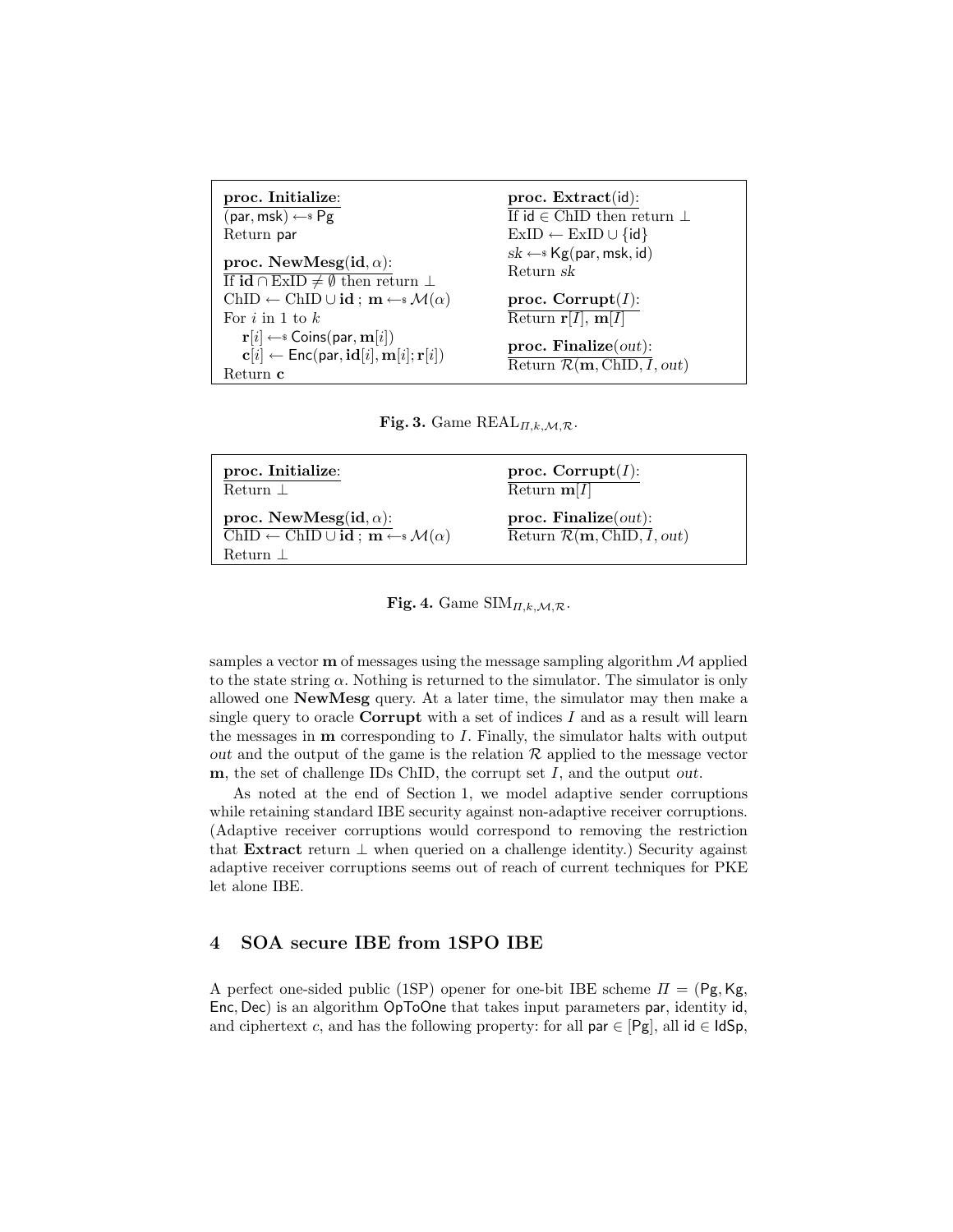every  $c \in [Enc(par, id, 1)]$ , and every  $\overline{r} \in \text{Coins}(par, id, c, 1)$ ,

$$
\Pr\left[\, r \leftarrow \text{sOpToOne}(\textsf{par},\textsf{id},c)\;:\; r=\bar{r}\,\right] = \frac{1}{|\mathsf{Coins}(\textsf{par},\textsf{id},c,1)|} \;.
$$

We can weaken this definition slightly by considering opening algorithms that can fail with some probability  $\delta$ , but in the case of success their output distribution is identical to the actual coin distribution. This is reflected as for all par  $\in [Pg]$ , all id  $\in$  IdSp, every  $c \in$  [Enc(par, id, 1)], and every  $\bar{r} \in$  Coins(par, id, c, 1),

$$
\Pr\left[\, r \leftarrow \text{sOpToOne}(\text{par},\text{id},c)\; : \; r = \bar{r} \mid r \neq \bot\,] = \frac{1}{|\text{Coins}(\text{par},\text{id},c,1)|}
$$

.

Notice that the probability is only over the coins used by OpToOne. We call such an OpToOne algorithm a  $\delta$ -1SP opener and we also call an IBE scheme with a δ-1SP opener δ-one-sided publicly openable (δ-1SPO).

The idea of constructing encryption schemes with such one-sided opening originates with Canetti, Dwork, Naor, and Ostrovsky [13], who used PKE schemes with this property to build deniable PKE schemes. From translucent sets they get PKE schemes where an encryption of a 1 is pseudorandom while an encryption of a 0 is random. It is then possible to claim the encryption of a 1 was random and thus open it to a 0. More recently, in independent work, Fehr, Hofheinz, Kiltz, and Wee [22] used PKE schemes with a 1SPO property as a building block to achieve CC-SOA public-key encryption security. Of course, both of these works focus on PKE while we focus on IBE.

FROM 1SPO TO SOA. We now state our main result: IND-CPA 1SPO one-bit IBE schemes lead to many-bit SOA-secure IBE schemes. Let  $\Pi = (Pg, Kg, Enc,$ Dec) denote a one-bit IBE scheme that is δ-one sided openable and let  $\Pi^{\ell} = (Pg^{\ell},$  $\mathsf{Kg}^{\ell}$ , Enc<sup> $\ell$ </sup>, Dec<sup> $\ell$ </sup>) the  $\ell$ -bit IBE scheme built from  $\Pi$  as described in Section 2.

**Theorem 1.** Let  $\Pi$  be a one-bit IBE scheme with a  $\delta$  one-sided opener OpToOne, and let  $\Pi^{\ell}$  be the  $\ell$ -bit scheme built from it. Let k be an integer, A an soaadversary making at most q queries to **Extract**,  $\mathcal{R}$  a relation, and  $\mathcal{M}$  a  $(k, \ell)$ message sampler. Then there exists an soa-simulator  $S$  and an IND-CPA adversary B such that

$$
\mathbf{Adv}_{\Pi^{\ell},k,\mathcal{M},\mathcal{R},\mathcal{S}}^{\mathrm{soa}}(\mathcal{A}) \leq k\ell \cdot \mathbf{Adv}_{\Pi}^{\mathrm{ind-cpa}}(\mathcal{B}) + k\ell \cdot \delta ,
$$

where  $T(S) = \mathcal{O}(T(\mathcal{A}) + k\ell \cdot T(\mathsf{OpToOne}) + q \cdot T(\mathsf{Kg}^{\ell}) + k \cdot T(\mathsf{Enc}^{\ell}) + T(\mathsf{Pg}^{\ell}))$ and  $T(\mathcal{B}) = \mathcal{O}(T(\mathcal{A}) + T(\mathcal{M}) + k\ell \cdot T(\text{Enc}) + k\ell \cdot T(\text{OpToOne}) + T(\mathcal{R})).$ 

The full proof is in [5]. We briefly sketch the ideas here. Simulator  $S$  runs  $A$ and gives it encryptions of all 0s. When  $A$  asks for some of the ciphertexts to be opened,  $S$  queries its own **Corrupt** oracle, learns the messages it needs to open the ciphertexts to, and then opens bit-by-bit. If it needs to open a ciphertext component to a  $0$ , it simply gives  $A$  the coins it used when originally creating the ciphertext. If it needs to open a ciphertext to a 1, it uses the scheme's OpToOne algorithm to find the coins. The simulator then outputs the same output as  $A$ . The IND-CPA security of the scheme will allow us to argue that the simulator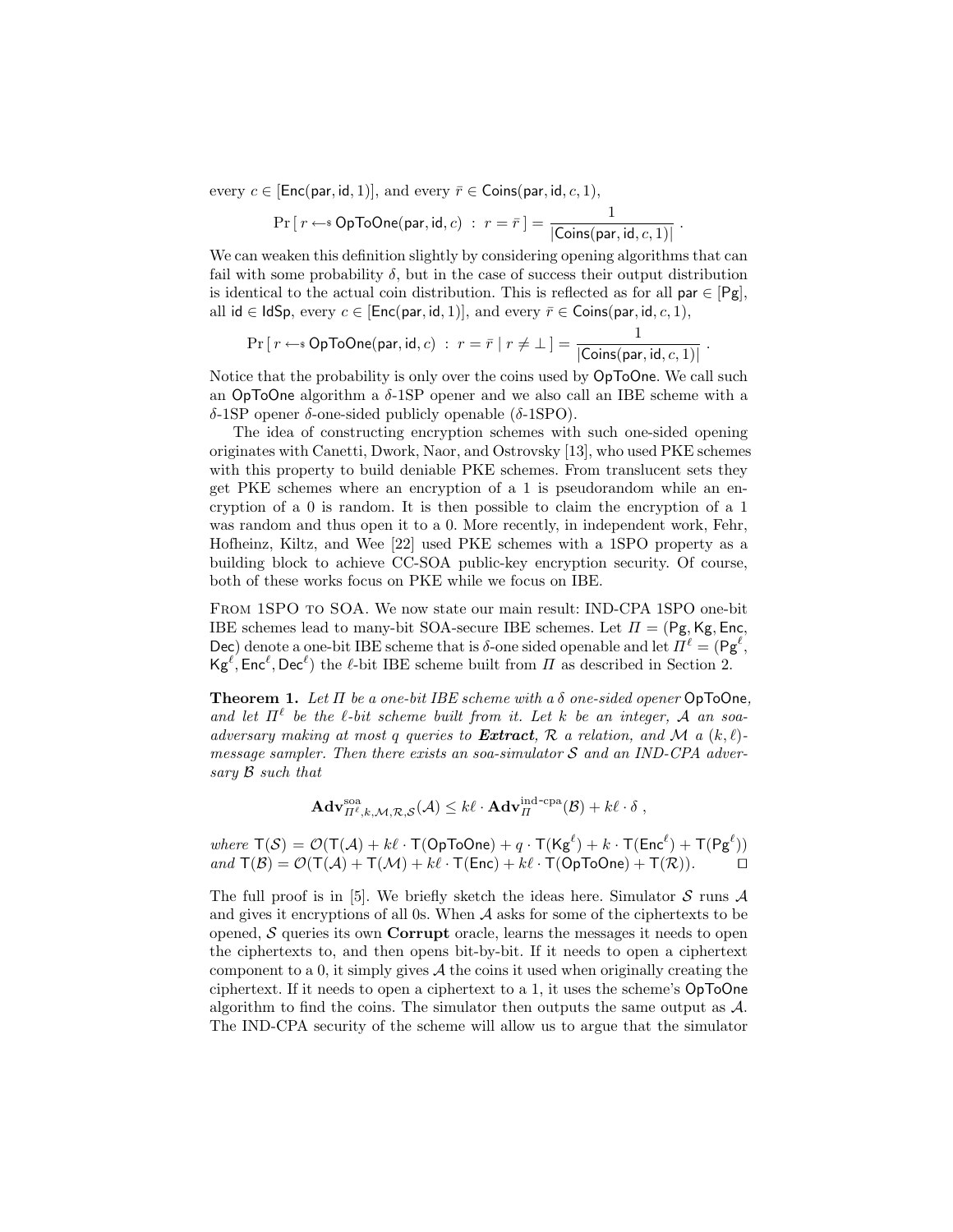is successful. We will do a hybrid over the  $\ell$  individual components of the k messages sampled from  $M$ , where in the *i*th hybrid game the first *i* bits sampled from  $\mathcal M$  are ignored and 0s are encrypted in their place. Thus, in the first hybrid game all bits sampled from  $M$  are accurately encrypted, while in the last hybrid game only 0s are encrypted. This hybrid causes the loss of a factor  $k \cdot \ell$  in the theorem.

A natural question is why not prove Theorem 1 for  $\ell = 1$  (meaning, show that any 1-bit 1SPO IBE scheme is SOA-secure) and then prove the general result that if 1-bit  $\Pi$  is SOA-secure then so is  $\Pi^{\ell}$  for any  $\ell$ ? The answer is that we do not know how to prove this general result.

#### 5 A First Attempt

As a first attempt at constructing a 1SPO IBE scheme, we try to adapt techniques from deniable PKE [13], in particular the idea that an encryption of a 0 should be "pseudorandom" while the encryption of a 1 is "random". A typical IBE scheme has ciphertexts consisting of a tuple of group elements with some structure. To make such a scheme 1SPO, a natural idea is to make the honestlygenerated ciphertext tuple the encryption of a 0, and a tuple of random group elements an encryption of a 1. The secret key for an identity then contains information which helps test for this structure. Let us see what happens if we apply this idea to the IBE scheme of Boneh and Boyen (BB) [6], which has been the basis for many other IBE schemes including the Waters (W) IBE [33].

Recall in the BB scheme (and its variants) a ciphertext has the form  $(C_1,$  $C_2, C_3$  =  $(e(g_1, g_2)^s \cdot M, g^s, H(\mathbf{u}, \mathrm{id})^s)$ , where different variants define the hash function H differently,  $g, g_1, g_2, \mathbf{u}$  are part of the parameters, and s is chosen randomly by the encryptor. Now, if we follow the ideas described above for making the scheme 1SPO, encryptions of 0 would be  $(C, C') = (g^s, H(\mathbf{u}, \mathbf{id})^s)$ , while encryptions of 1 would be a pair of group elements chosen uniformly at random from  $\mathbb{G} \times \mathbb{G}$ .

Syntactically the scheme works, but it is unfortunately not IND-CPA secure. The reason is that distinguishing an encryption of a 0 from an encryption of a 1 is exactly the DDH problem in G and hence easy given the pairing. Given a ciphertext  $(C, C')$ , we can output 0 if  $e(g, C') = e(C, H(\mathbf{u}, \mathrm{id}))$  and 1 otherwise. This is (with high probability) a correct decryption.

The fundamental issue is that in the BB scheme, the structure of the ciphertexts can be detected given only public parameters. The key idea in our two schemes is to destroy any structure that is publicly detectable.

#### 6 A 1SPO IBE Scheme Based on the DLIN Assumption

The security of our first scheme will rely on the Decisional Linear Assumption [7]. The decisional linear game DLIN is found in Figure 5. We say the DLIN-advantage of an adversary A against GP is

 $\mathbf{Adv}_{\mathsf{GP}}^{\dim}(A) = 2 \cdot \Pr\big[\ \mathrm{DLIN}_{\mathsf{GP}}^A \Rightarrow \mathsf{true} \ \big] - 1 \ .$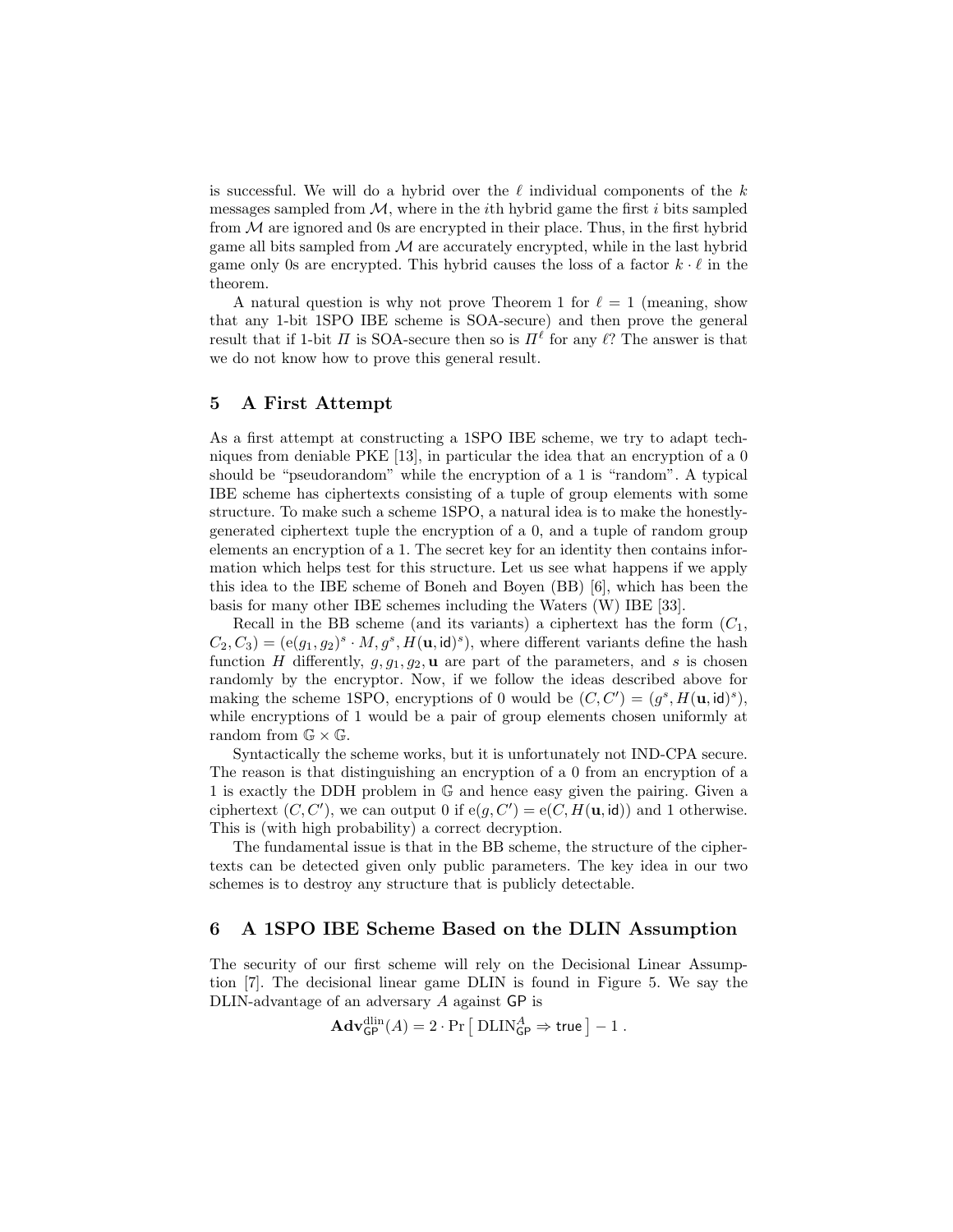| proc. Initialize:                                                                                                                                                                                                                                                                         | $DLIN_{\odot}$                               |
|-------------------------------------------------------------------------------------------------------------------------------------------------------------------------------------------------------------------------------------------------------------------------------------------|----------------------------------------------|
| $g, g_1, g_2 \leftarrow \mathcal{C}^*$ ; $a_1, a_2 \leftarrow \mathcal{Z}_p$ ; $d \leftarrow \mathcal{C}$ {0, 1}<br>$h_1 \leftarrow g_1^{a_1}$ ; $h_2 \leftarrow g_2^{a_2}$<br>If $d = 1$ then $W = q^{a_1 + a_2}$ Else $W \leftarrow \mathcal{G}$<br>Return $(g, g_1, g_2, h_1, h_2, W)$ | proc. Finalize $(d')$ :<br>Return $(d = d')$ |

Fig. 5. The DLIN game for the decisional linear assumption.

SCHEME DESCRIPTION. Our IBE scheme  $LoR = (Pg, Kg, Enc, Dec)$  is a one-bit version of the anonymous IBE scheme from Boyen and Waters [12] but using the Waters' hash function [33] for adaptive security. The name is short for "Linear or Random" to represent the fact that the encryption of a 0 consists of five group elements whose relationship is similar to that of the group elements in the decisional linear assumption, while an encryption of a 1 consists of five random group elements. The scheme will use a cyclic group  $\mathbb G$  of prime order p with an efficiently computable pairing  $e : \mathbb{G} \times \mathbb{G} \to \mathbb{G}_T$ . We also require the group has a PR sampler Samp with failure probability  $\zeta$  and corresponding inverse sampler  $\text{Samp}^{-1}$  with reverse failure probability  $\theta$ . (The full version [5] gives details on how to instantiate such groups.) Let G<sup>∗</sup> denote the generators of G. Let  $1_{\mathbb{G}_T}$  be the identity element of the target group  $\mathbb{G}_T$ . Define hash function  $H: \mathbb{G}^{n+1} \times \{0,1\}^n \to \mathbb{G}$  as  $H(\mathbf{u},\mathrm{id}) = \mathbf{u}[0] \prod_{i=1}^n \mathbf{u}[i]^{|\mathrm{id}[i]}$ , where  $\mathrm{id}[i]$  is the *i*th bit of string id. This is the Waters' hash function [33]. The scheme LoR, shown in Figure 6, has message space  $\{0,1\}$  and identity space  $\{0,1\}$ <sup>n</sup>. The scheme has completeness error  $1/p^2$ .

We claim the scheme is  $\delta$ -1SPO where  $\delta \leq 5\theta$ . The algorithm **OpToOne** simply runs Samp<sup>−</sup><sup>1</sup> on each of the five ciphertext components with independent failure probabilities  $\theta$ .

The following says LoR is IND-CPA-secure based on DLIN. The proof combines techniques from [12, 33, 3] and can be found in the full version [5].

**Theorem 2.** Fix pairing parameters  $GP = (\mathbb{G}, \mathbb{G}_T, p, e)$  and an integer  $n \geq 1$ , and let  $LoR = (Pg, Kg, Enc, Dec)$  be the one-bit IBE scheme associated to GP and  $\mathsf{IdSp} = \{0,1\}^n$ . Assume G is PR-samplable with sampling failure probability  $\zeta$ . Let A be an IND-CPA adversary against LoR which has advantage  $\epsilon = \mathbf{Adv}_{\text{LoR}}^{\text{ind-cpa}}(A) > 2^{n+1}/p + 5\zeta$  and makes at most  $q \in [1..p\epsilon/9n]$  queries to its Extract oracle. Let

$$
\delta = \frac{1}{2} \left( \frac{\epsilon}{2} - \frac{2^n}{p} - 5 \zeta \right) \; .
$$

Then there is a DLIN-adversary  $\beta$  such that

$$
\mathbf{Adv}_{\mathsf{GP}}^{\dim}(\mathcal{B}) \ge \frac{\delta^2}{9qn + 3\delta} \quad \text{and} \quad \mathsf{T}(\mathcal{B}) = \mathsf{T}(\mathcal{A}) + \mathsf{T}_{\text{sim}}(n, q) \tag{1}
$$

where  $\mathsf{T}_{\text{sim}}(n,q) = \mathcal{O}(qn + (n+q)\mathsf{T}_{\text{exp}}(\mathbb{G}))$ .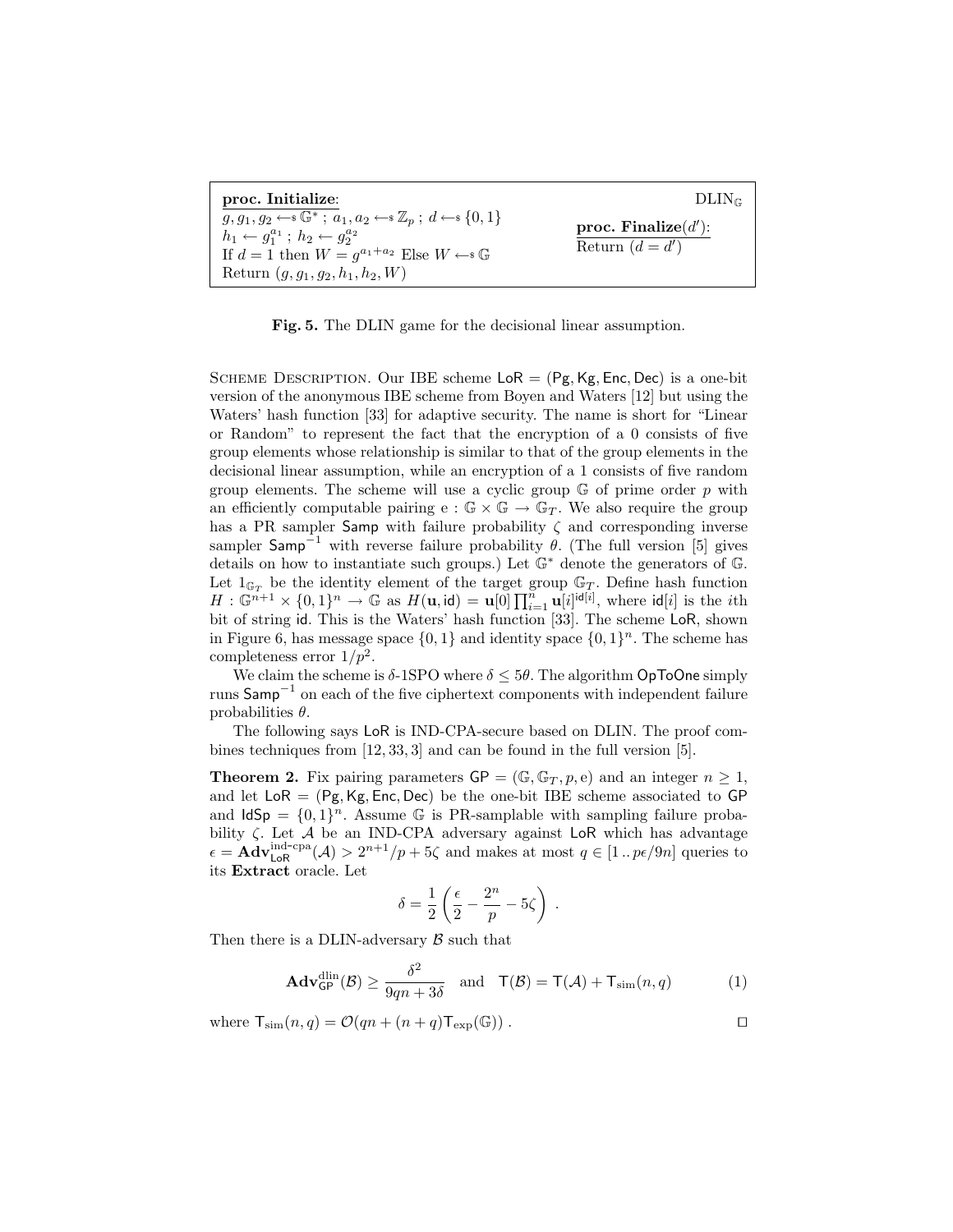

Fig. 6. Scheme LoR based on Boyen-Waters IBE.

#### 7 A Scheme based on Dual System IBE

General Subgroup Decision. We introduce the general subgroup decision problem and assumption as a generalization of several assumptions in the literature. An order-n group generator with security parameter  $k$  is an algorithm Gen that returns a pair  $(\pi, \bar{\pi})$ , where  $\pi = (\langle \mathbb{G} \rangle, \langle \mathbb{G}_T \rangle, \langle e \rangle, N)$  and  $\bar{\pi} = (p_1, \ldots, p_n)$ with  $p_1 < \ldots < p_n$  primes;  $\mathbb{G}, \mathbb{G}_T$  groups and  $e : \mathbb{G} \times \mathbb{G} \to \mathbb{G}_T$  a non-degenerate bilinear map;  $p_i \in \{2^{k-1}, \ldots, 2^k - 1\}$  for  $1 \le i \le n$ ;  $N = p_1 \cdots p_n = |\mathbb{G}| = |\mathbb{G}_T|$ . For  $S \subseteq [n]$  we let  $\mathbb{G}(S)$  denote the unique subgroup of  $\mathbb{G}$  of order  $\prod_{i \in S} p_i$ . By H<sup>∗</sup> we denote the set of generators of a cyclic group H.

The orthogonality property is that if  $S_1, S_2 \subseteq [n]$  are disjoint and  $g_i \in \mathbb{G}(S_i)$  $(i = 1, 2)$ , then  $e(g_1, g_2) = 1_{\mathbb{G}_T}$ . Now suppose  $S_0, S_1 \subseteq [n]$  and given  $T \in \mathbb{G}(S_b)$ we wish to determine  $b \in \{0, 1\}$ . Orthogonality makes this easy if we possess  $g \in \mathbb{G}(S)$  where one of  $S \cap S_0$ ,  $S \cap S_1$  is empty and the other is not. The general subgroup decision assumption is that it is hard without such a  $g$ , even if we possess elements of any  $G(S)$  for which  $S \cap S_0$ ,  $S \cap S_1$  are both empty or both not empty. Our formalization uses game  $GSD_{Gen}$  of Figure 7. Adversary A must make exactly one Ch query, consisting of a pair  $S_0, S_1 \subseteq [n]$ , and this must be its first oracle query. Subsequently it can query  $\mathbf{Gen}(S)$  on any  $S \subseteq [n]$  and is allowed multiple queries to this oracle. It terminates by outputting a bit  $b'$  and its advantage is

$$
\mathbf{Adv}_{\mathsf{Gen}}^{\mathrm{gsd}}(\mathcal{A}) = 2 \cdot \Pr \big[ \: \mathrm{GSD}_{\mathsf{Gen}}^{\mathcal{A}} \Rightarrow \mathsf{true} \: \big] - 1 \; .
$$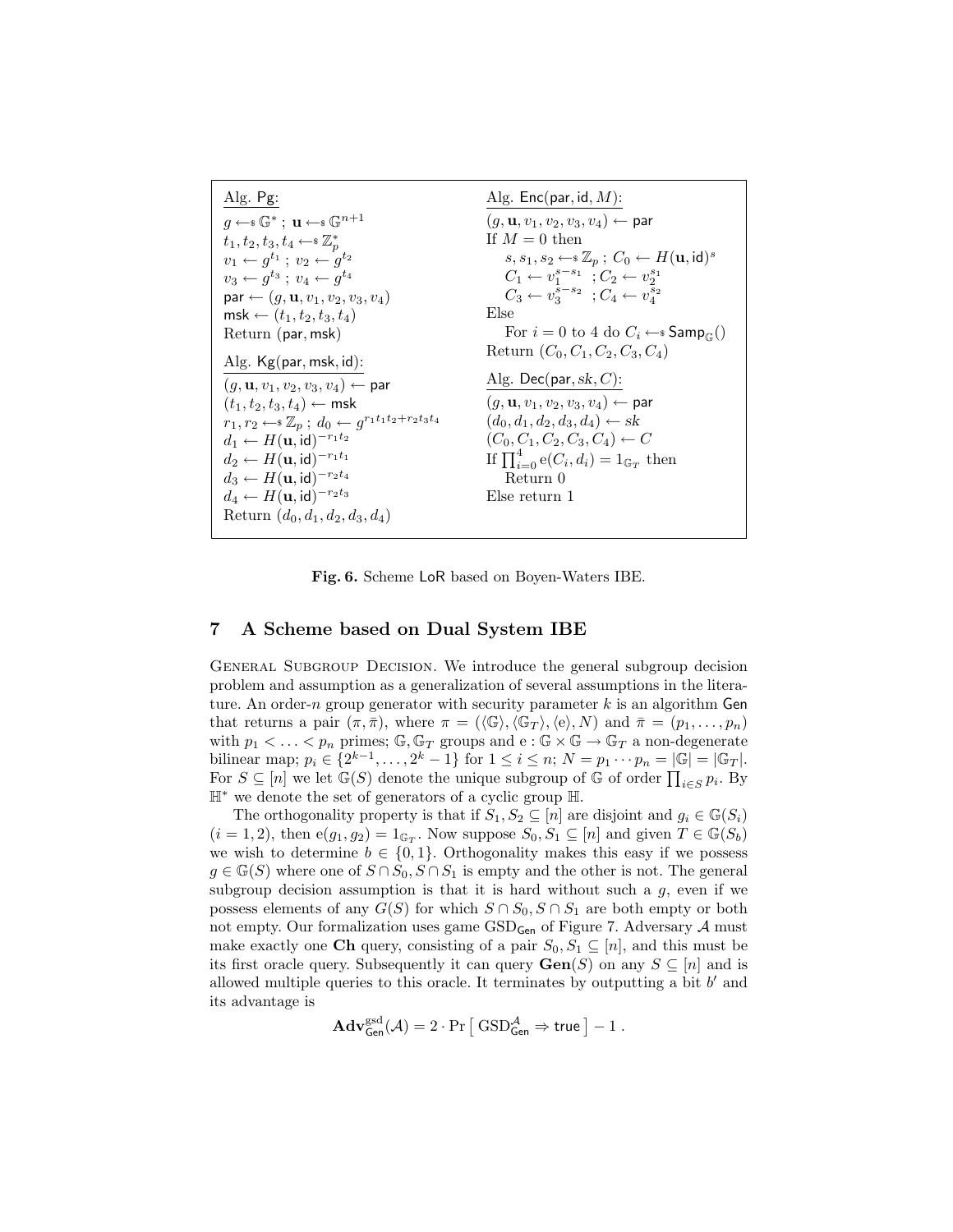| proc. Initialize:                                                                                 | proc. $Gen(S)$ :                                                 |
|---------------------------------------------------------------------------------------------------|------------------------------------------------------------------|
| $(\pi, \bar{\pi}) \leftarrow \mathsf{S} \mathsf{Gen}$ ; $b \leftarrow \mathsf{S} \{0, 1\}$        | If $(S \cap S_0 = \emptyset) \wedge (S \cap S_1 \neq \emptyset)$ |
| $(\langle \mathbb{G} \rangle, \langle \mathbb{G}_T \rangle, \langle e \rangle, N) \leftarrow \pi$ | then return $\perp$                                              |
| $(p_1,\ldots,p_n)\leftarrow \bar{\pi}$                                                            | If $(S \cap S_0 \neq \emptyset) \wedge (S \cap S_1 = \emptyset)$ |
| Return $\pi$                                                                                      | then return $\perp$                                              |
| proc. $\text{Ch}(S_0, S_1)$ :                                                                     | $q \leftarrow \mathcal{G}(S)$                                    |
| If $(S_0 = \emptyset \text{ or } S_1 = \emptyset)$ then return $\perp$                            | Return $q$                                                       |
| $T \leftarrow \mathcal{S}(S_b)$                                                                   | proc. Finalize $(b')$ :                                          |
| Return T                                                                                          | Return $(b = b')$                                                |

Fig. 7. Game  $GSD<sub>Gen</sub>$ 

Discussion. Lewko and Waters [26] make several different subgroup decision assumptions about order-n group generators with  $n = 3$ , and [17] do the same with  $n = 4$ . Each of these corresponds to a particular choice of  $S_0, S_1$  queried to Ch, and particular queries to Gen, in our game. (And hence can be formulated without these oracles. We note these papers also make other assumptions, some pertaining to  $\mathbb{G}_T$ , that we will not need or consider.) Although the authors make only a few specific assumptions, it is apparent that they would be willing to make any "allowed" one in the family, where "allowed" means that the adversary can get elements of  $\mathbb{G}(S)$  only as long as  $S \cap S_0$ ,  $S \cap S_1$  are both empty or both not empty. Our aim in formulating GSD has been to make this more transparent, namely, to make the full family of potential choices explicit, thereby generalizing, unifying and explaining subgroup decisions assumptions from [10, 26, 17].

GSD may at first glance look like an "interactive" assumption. It isn't. The value n will be a fixed constant, eg.  $n = 3$  for [26] and  $n = 4$  for us. The GSD assumption is then just a compact way of stating a constant number —one for each subset  $\{S_0, S_1\}$  of  $2^{[n]}$  with  $S_0, S_1 \neq \emptyset$ — of non-interactive assumptions. (By non-interactive we mean the game has only Initialize and Finalize procedures, no oracles.)

We don't really need the full strength of GSD. As in previous works, we only need a few special cases, namely a few particular choices of queries  $S_0$ ,  $S_1$  to **Ch** and queries  $S$  to Gen. But we feel that stating GSD better elucidates the source of the assumptions, and it will allow more compact assumption and theorem statements.

SCHEME DESCRIPTION. For our scheme we require a 4 group generator Gen with the property that the group  $\mathbb G$  described by the first output of Gen has a PR sampler Samp with failure probability  $\zeta$  and corresponding inverse sampler Samp<sup>-1</sup> with reverse failure probability  $\theta$ . (The full version [5] describes how we can instantiate such groups.) The scheme  $BBoR = (Pg, Kg, Enc, Dec)$  associated to a order 4 group generator Gen is shown in Figure 8, where  $\text{IdSp} = \mathbb{Z}_{2^{4k-4}}$  and  $\mathsf{MsgSp} = \{0, 1\}$ . (We use identity space  $\mathbb{Z}_{2^{4k-4}}$  since N will vary but will always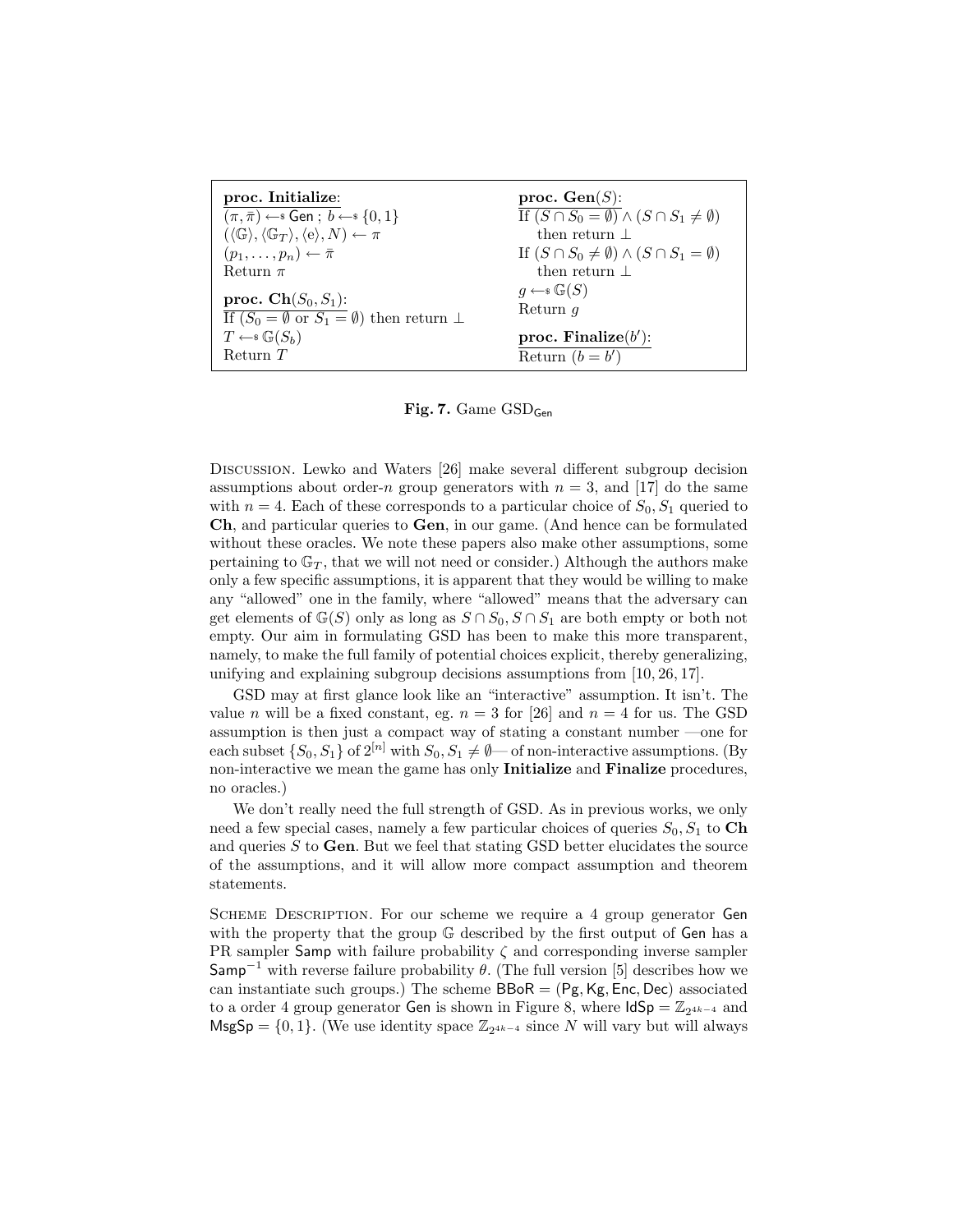

Fig. 8. Scheme BBoR based on composite order pairing groups.

be at least  $2^{4k-4}$ .) If  $(C, C') \in [\text{Enc}(\text{par}, \text{id}, 0)]$  and  $(K, K') \in [\text{Kg}(\text{par}, \text{msk}, \text{id})],$ then decryption always succeeds. On the other hand, if  $(C, C') \leftarrow s \text{Enc}(\text{par}, \text{id}, 1)$ and  $(K, K') \leftarrow$  Kg(par, msk, id) then Pr  $[ e(C, K) = e(C', K') ] \leq 8 \cdot 2^{-2k}$  where  $k$  is the security parameter associated to Gen.

We claim the scheme is  $\delta$ -1SPO with  $\delta \leq 2\theta$ . The algorithm **OpToOne** runs  $\textsf{Samp}^{-1}$  on each of the two ciphertext components. Each component will give independent reverse sample failure probability of  $\theta$ . The IND-CPA security of the scheme is captured by the following theorem, proven in our full version [5].

**Theorem 3.** Let Gen be an order  $\frac{1}{4}$  group generator and let the resulting group G be PR-samplable with sampling failure probability  $\zeta$ . Let BBoR = (Pg, Kg, Enc, Dec) the associated IBE scheme defined above. For all adversaries  $A'$  making  $q$ **Extract** queries there exists an adversary  $\beta$  such that

$$
\mathbf{Adv}_{\mathsf{BBoR}}^{\mathrm{ind-cpa}}(\mathcal{A}') \leq (9+2q) \cdot \mathbf{Adv}_{\mathsf{Gen}}^{\mathrm{gsd}}(\mathcal{B}) + 4 \cdot \zeta.
$$

Adversary B makes at most 5 queries to Gen and runs in time at most  $T(\mathcal{B}) =$  $\mathsf{T}(\mathcal{A}') + \mathcal{O}(q \cdot \mathsf{T}_{\rm exp}(\mathbb{G}) + q \cdot \mathsf{T}(\gcd)).$ 

## Acknowledgements

Bellare is supported in part by NSF grants CNS-0627779, CCF-0915675 and CCF-0904380. Waters is supported in part by NSF grants CNS-0915361 and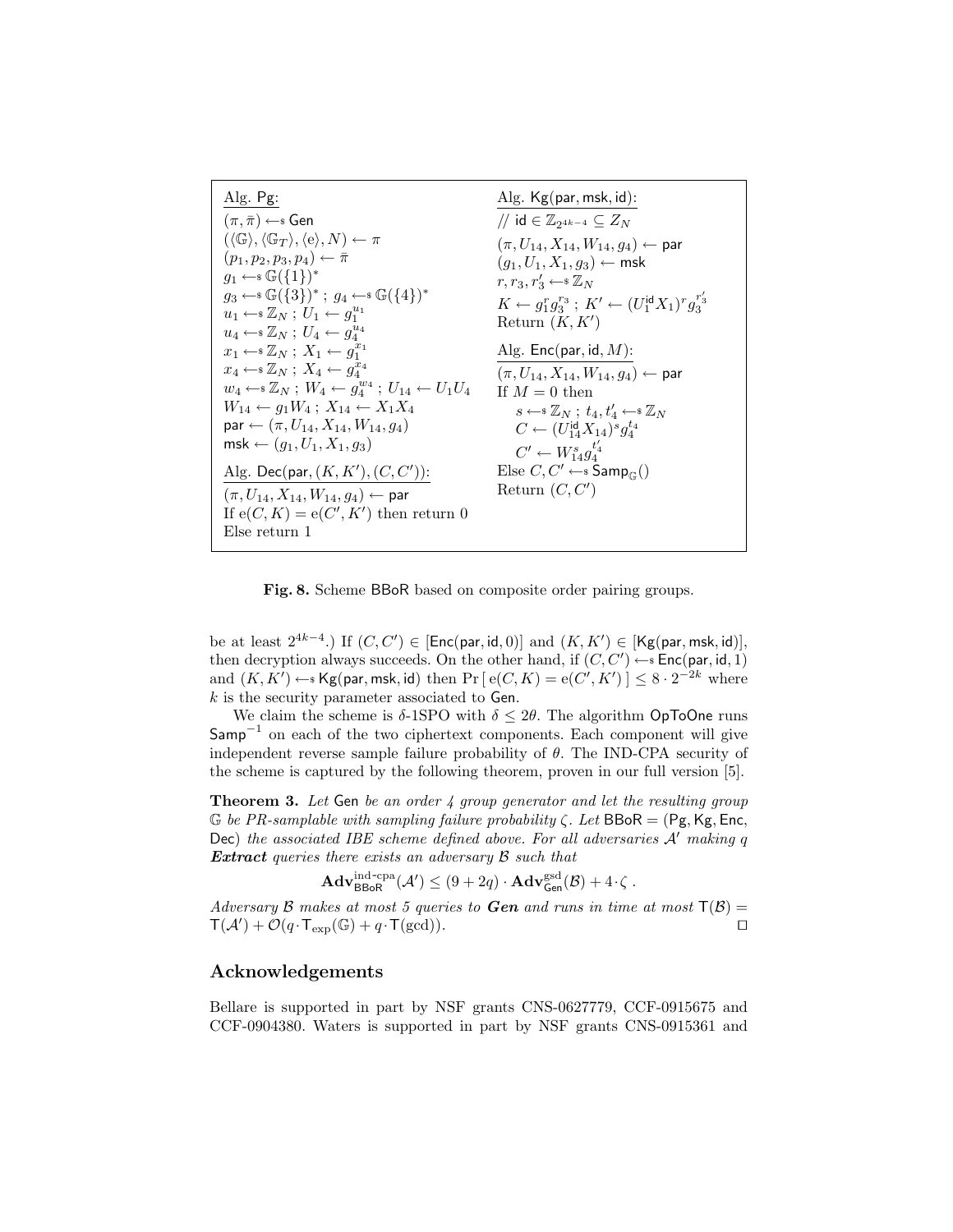CNS-0952692, an AFOSR MURI award for "Collaborative policies and assured information sharing" (Project PRESIDIO), Department of Homeland Security Grant 2006-CS-001-000001-02 (subaward 641), a Google Faculty Research award, and the Alfred P. Sloan Foundation. Part of Yilek's work was done at UCSD, supported in part by NSF grants CNS-0831536 and CNS-0627779.

#### References

- 1. S. Agrawal, D. Boneh, and X. Boyen. Efficient lattice (H)IBE in the standard model. In Advances in Cryptology – EUROCRYPT 2010. Springer, 2010.
- 2. M. Bellare, D. Hofheinz, and S. Yilek. Possibility and impossibility results for encryption and commitment secure under selective opening. In A. Joux, editor, EUROCRYPT 2009, volume 5479 of LNCS, pages 1–35. Springer, Apr. 2009.
- 3. M. Bellare and T. Ristenpart. Simulation without the artificial abort: Simplified proof and improved concrete security for Waters' IBE scheme. In A. Joux, editor, EUROCRYPT 2009, volume 5479 of LNCS, pages 407–424. Springer, Apr. 2009.
- 4. M. Bellare and P. Rogaway. The security of triple encryption and a framework for code-based game-playing proofs. In S. Vaudenay, editor, EUROCRYPT 2006, volume 4004 of LNCS, pages 409–426. Springer, May / June 2006.
- 5. M. Bellare, B. Waters, and S. Yilek. Identity-based encryption secure against selective opening attack. IACR ePrint Archive Report 2010/159.
- 6. D. Boneh and X. Boyen. Efficient selective-ID secure identity based encryption without random oracles. In C. Cachin and J. Camenisch, editors, EURO- $CRYPT 2004$ , volume 3027 of *LNCS*, pages 223–238. Springer, May 2004.
- 7. D. Boneh, X. Boyen, and H. Shacham. Short group signatures. In M. Franklin, editor,  $CRYPTO 2004$ , volume 3152 of  $LNCS$ , pages 41–55. Springer, Aug. 2004.
- 8. D. Boneh, R. Canetti, S. Halevi, and J. Katz. Chosen-ciphertext security from identity-based encryption. SIAM Journal on Computing, 36(5):915–942, 2006.
- 9. D. Boneh and M. K. Franklin. Identity based encryption from the Weil pairing. SIAM Journal on Computing, 32(3):586–615, 2003.
- 10. D. Boneh, E.-J. Goh, and K. Nissim. Evaluating 2-DNF formulas on ciphertexts. In J. Kilian, editor, TCC 2005, volume 3378 of LNCS, pages 325–341. Springer, Feb. 2005.
- 11. D. Boneh, B. Lynn, and H. Shacham. Short signatures from the Weil pairing. Journal of Cryptology, 17(4):297–319, Sept. 2004.
- 12. X. Boyen and B. Waters. Anonymous hierarchical identity-based encryption (without random oracles). In C. Dwork, editor, CRYPTO 2006, volume 4117 of LNCS, pages 290–307. Springer, Aug. 2006.
- 13. R. Canetti, C. Dwork, M. Naor, and R. Ostrovsky. Deniable encryption. In B. S. Kaliski Jr., editor, CRYPTO'97, volume 1294 of LNCS, pages 90–104. Springer, Aug. 1997.
- 14. R. Canetti, U. Feige, O. Goldreich, and M. Naor. Adaptively secure multi-party computation. In 28th ACM STOC, pages 639–648. ACM Press, May 1996.
- 15. R. Canetti, S. Halevi, and J. Katz. A forward-secure public-key encryption scheme. In E. Biham, editor, EUROCRYPT 2003, volume 2656 of LNCS, pages 255–271. Springer, May 2003.
- 16. R. Canetti, S. Halevi, and J. Katz. Adaptively-secure, non-interactive public-key encryption. In J. Kilian, editor, TCC 2005, volume 3378 of LNCS, pages 150–168. Springer, Feb. 2005.